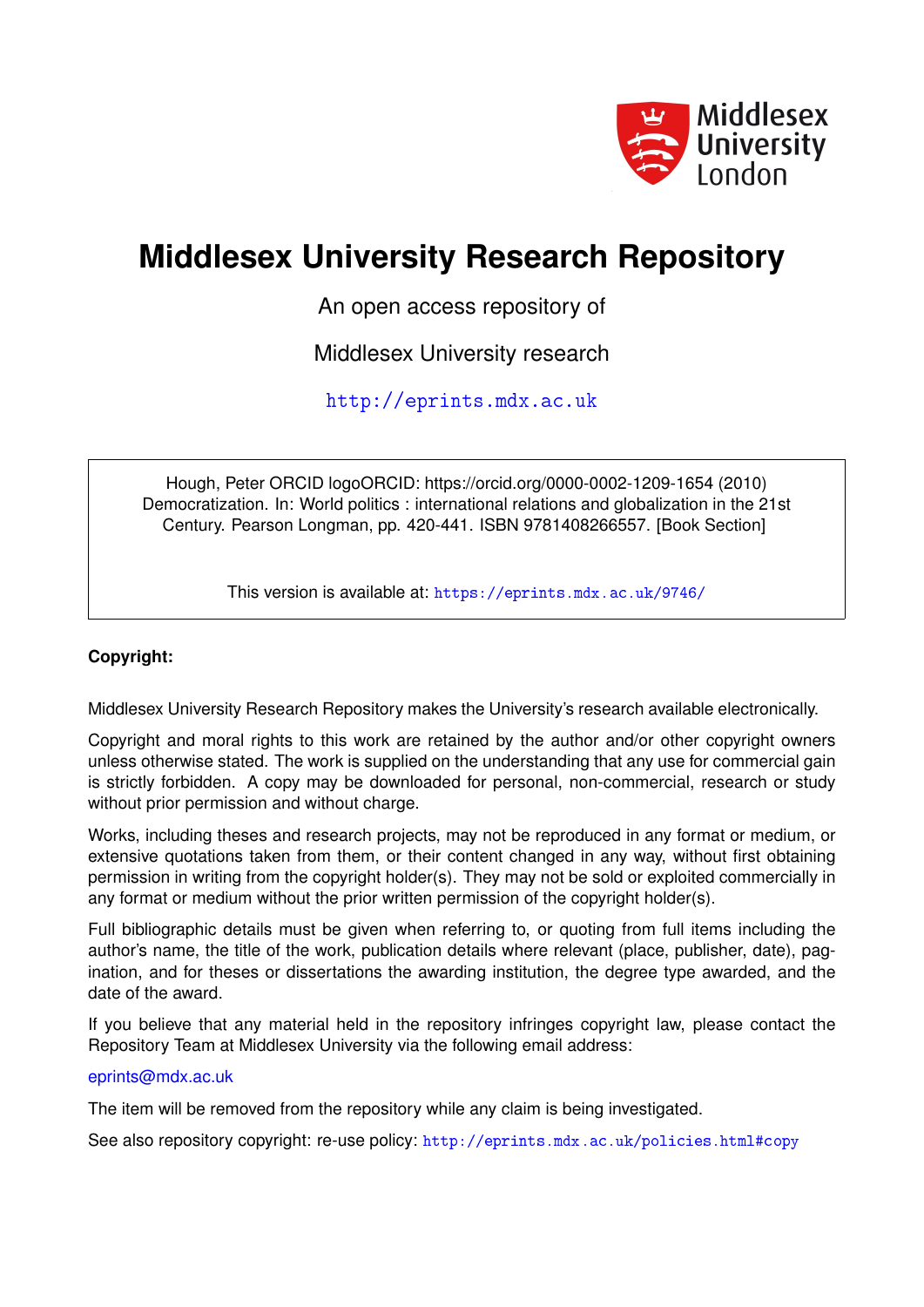## **Chapter 21: Democratization**

## **Introduction**

## Introduction box **Cuba v USA**

## **Which is the democracy?**

In 2000 Cuban Communist dictator Fidel Castro responded to confusion that surrounded the US Presidential elections by offering to send a team of 'electoral advisors' to teach the Americans about democracy. George Bush had defeated Al Gore despite polling fewer votes across the country, since he had won in a majority of states. However, in the state of Florida, upon which the result ultimately rested, Bush's victory was disputed by many due to polling irregularities.

There is a long history of antipathy between the US and its island neighbour dating back to the 1950s when Castro had masterminded a left wing revolution on the island and overthrown a US-backed dictatorship. In 1961 the US responded by backing an ultimately unsuccessful invasion to overthrow Castro and have imposed economic sanctions on the regime ever since.

In the light of this backstory Castro was, of course, opportunistically riling his old foe but the episode did serve to highlight the ambiguous and contested nature of democracy. Could Cuba actually claim to be more democratic than the US? Why is democracy 'claimed' by states with such differing political systems? Why is democracy used in international relations by states seeking to defend themselves from criticism or in order to criticize others?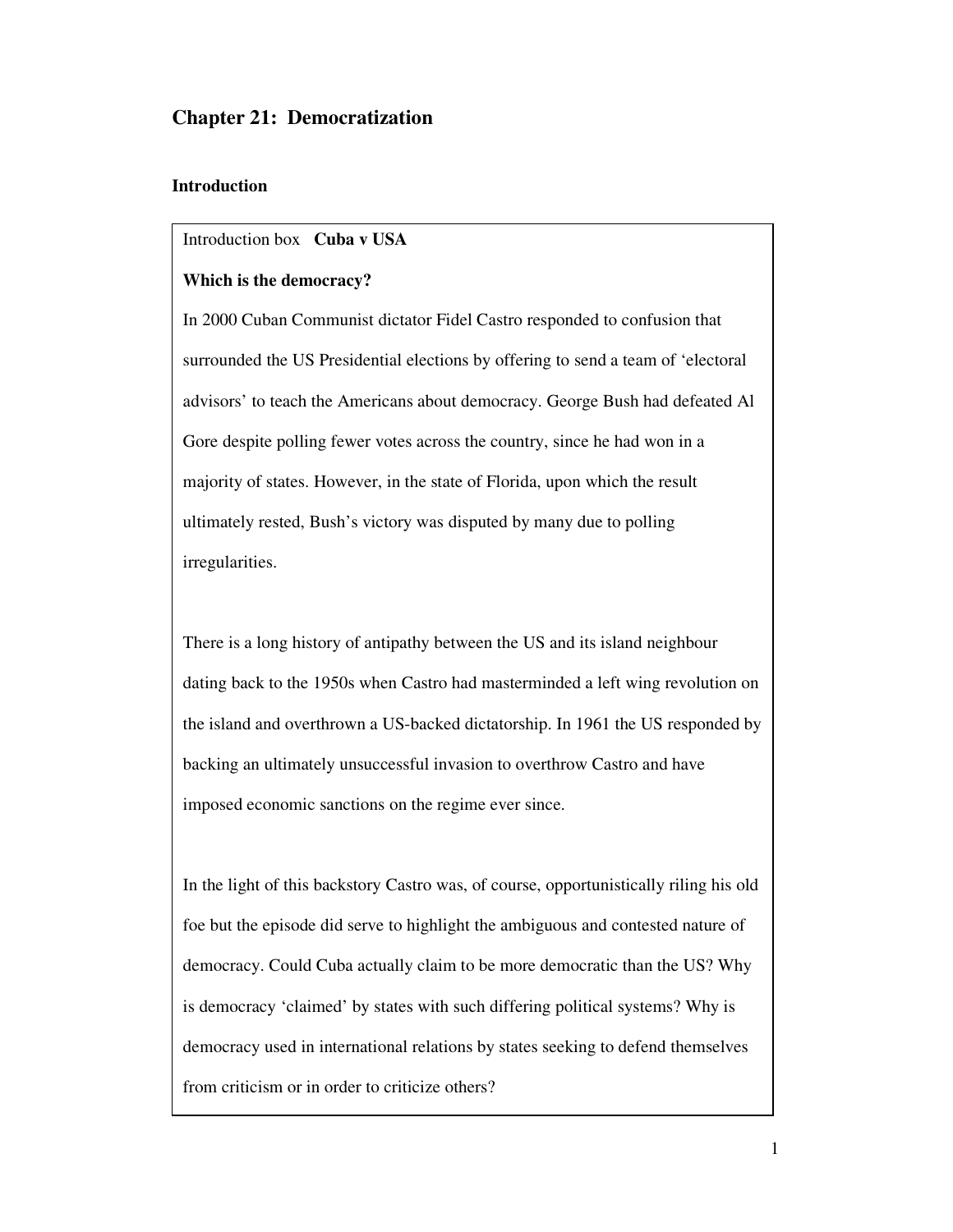In this chapter you will explore:

- what a democratic political system is and the different forms they take.
- how and why the idea of democracy has spread internationally through the process of *democratization*.
- different views on why democracy sometimes fails to take hold in states and yet, in other cases, becomes (apparently) permanent.
- the debate on whether democracy can be imposed by force in a process of 'nation building'.
- why some see democratization as crucial for justice, human rights and world peace but others dispute this.

#### **What is Democracy?**

Democracy is an old idea, originating in Ancient Greece, yet today its precise meaning is still contested and the best means of putting it into practise is not agreed upon. The word means 'rule by the people' combining the ancient Greek words *demos*  (the people) and a derivation of *kratos* (rule by). In Ancient Greece *Athenian Democracy* sought to put this into practise by initiating mass meetings of all eligible citizens to make political decisions. Opinion at the time was divided as to the appropriateness of this method of decision making. The leading statesman of his day, Pericles, was a key architect of the system and drew praise from the likes of the renowned historian Thucydides for his stewardship of a government constrained by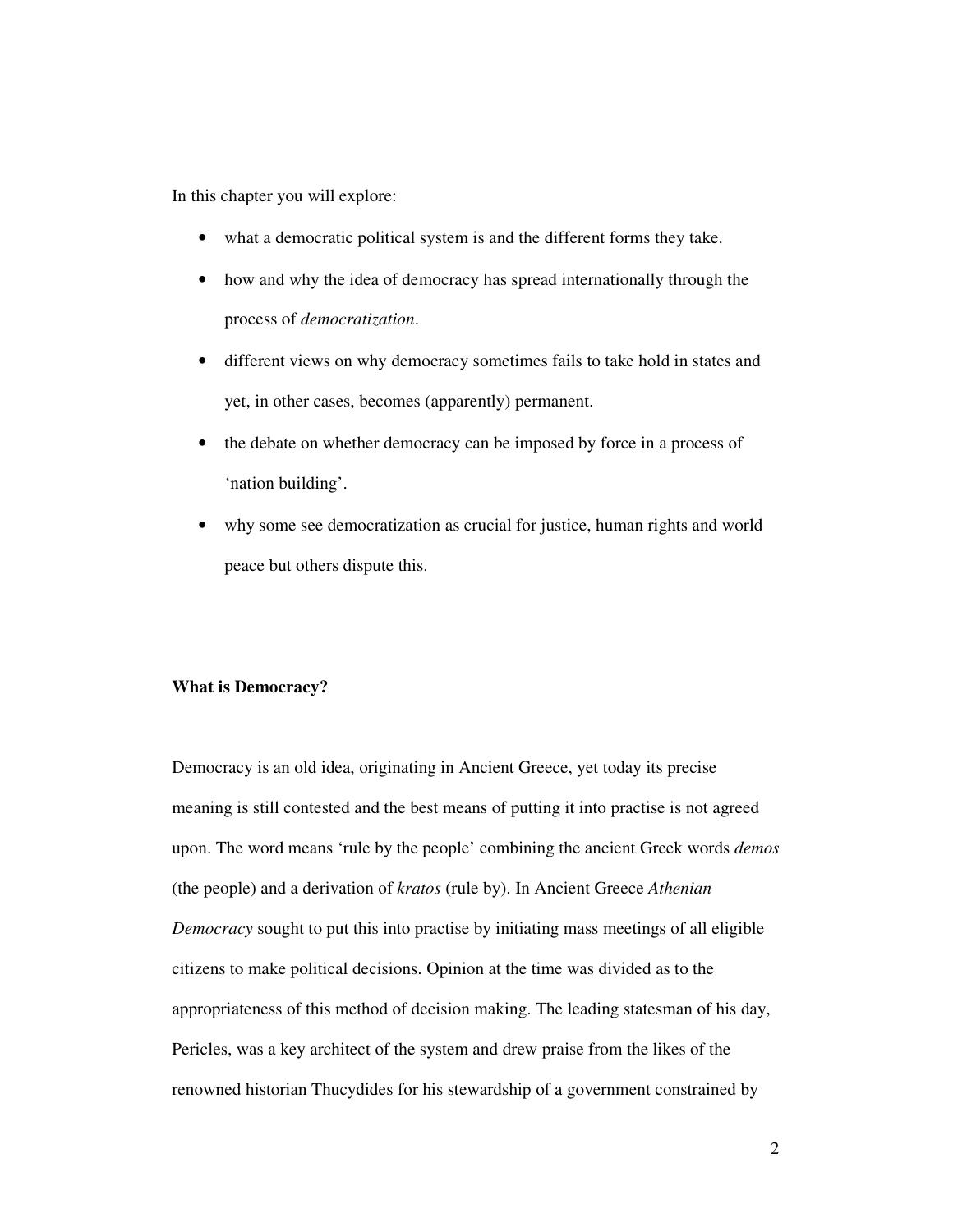regular popular votes. The Philosophers Socrates, Aristotle and Plato, however, were more sceptical of this democratic experiment, fearing that 'mob rule' might not be in the best interests of society. This debate persists today and is revisited later in this chapter.

There is no agreed understanding of what 'rule by the people' actually means but a good starting point is the oft-quoted phrase used by US President Abraham Lincoln in his famous 'Gettysburg address' of 1863; "government of the people, by the people, for the people". This phrase is useful for reminding us that there is more to democracy than voting as it has increasingly come to be portrayed. Democracy was pretty much forgotten for several centuries after Ancient Greece as monarchical rule dominated most of the world. It re-emerged emerged in its modern form with the rise of Liberal political thought in the  $18<sup>th</sup>$  Century and, whilst it is debateable whether modern democracies are more democratic than Pericles' Athens, the 'of the people' element has certainly advanced since the time of Lincoln. Only around 40,000 of the 250,000 or so Ancient Athenians were actually citizens and thus entitled to vote. In particular, women and the large slave population were not involved in the political process. By contemporary standards this seems 'undemocratic' since the extension of the franchise (i.e. the right to vote) through the  $20<sup>th</sup>$  Century generally saw women and all adult 'citizens' (usually bar prisoners) given the vote in modern 'democracies'. Ancient Athens, however, can lay claim to be more democratic than most contemporary democracies in that its government was more clearly 'by the people' since over one sixth of them were effectively in the government. This could be said to have empowered people more than in the contemporary US where less than half of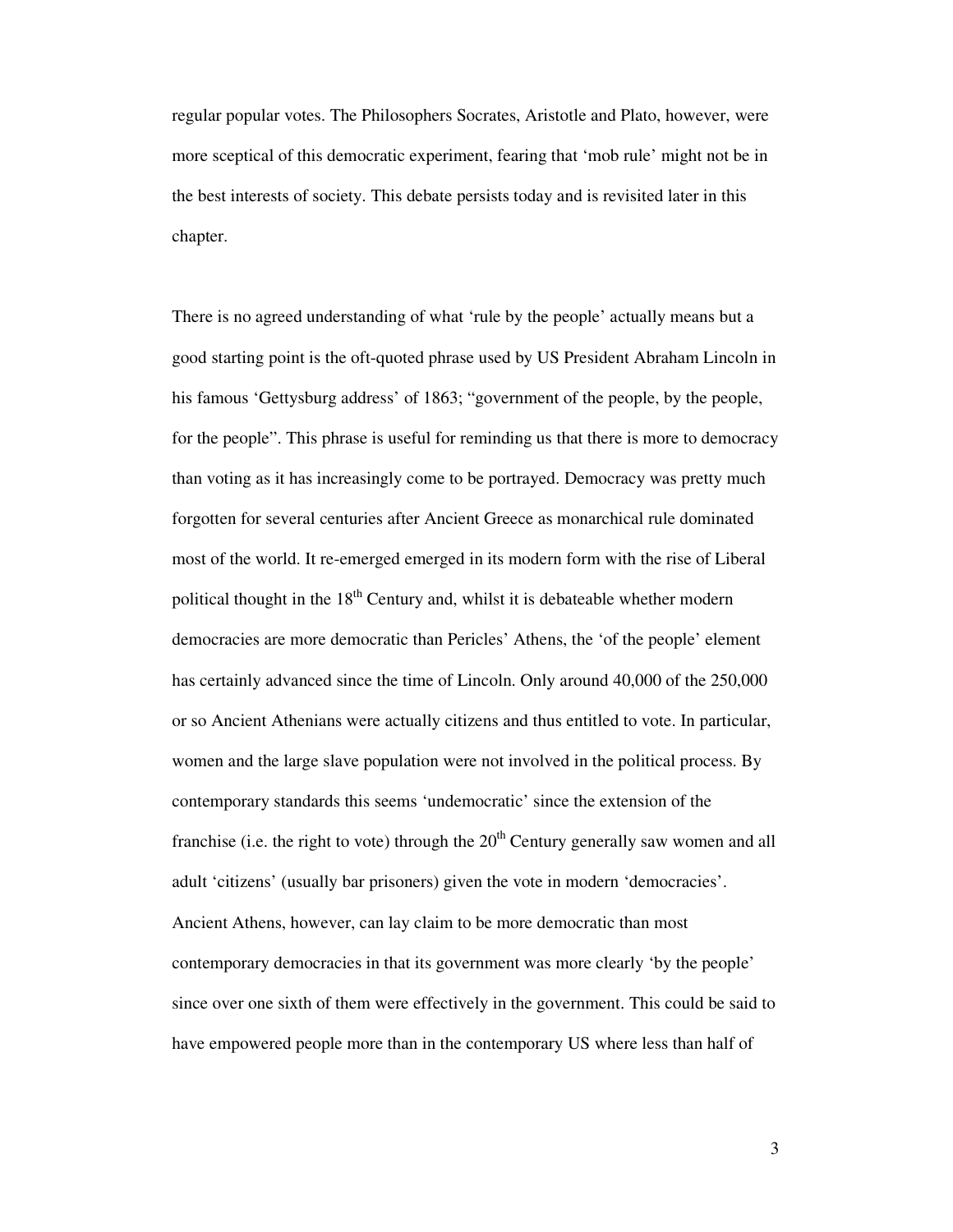those who voted got the President they wanted in 2000 and only 51% of the eligible adult citizens voted at all.

In recent history balancing the 'of the people' and 'by the people' dimensions of democracy has become the key difficulty in applying the concept. *Liberal Democracy* from the  $18<sup>th</sup>$  Century has focussed more on the former and come to see legitimate government as being not so much by the masses but by the *consent* of the masses, demonstrated through elections. Hence Liberal Democracy is usually distinguished from the *Classic Democracy* of Ancient Athens in that it is more about having a government accountable to the people than one which is directly 'of them' (which, with population growth, could also be argued to have become impractical).

Within contemporary Liberal Democracies, however, there is still a balance to be established on how much 'by the people' you can or would want to have. At one end of the contemporary spectrum is 'participatory' or 'popular' democracy in which all citizens have a regular, direct input in decision-making in a kind of modern version of Athenian Democracy. In Switzerland, either as a whole or within its constituent Cantons, most significant political decisions are subject to a referendum of all eligible citizens. There is a central Swiss government but it has limited powers compared to most state executives. At the other end of the Liberal Democratic spectrum is *Representative Democracy* where the emphasis is more on elections than referenda or any other means of directly involving the public in decision-making. In this form of Liberal Democracy the justification for limiting the 'by the people' element is 'Burke's principle'- named after the conservative Irish / British politician and thinkerthat too much popular democracy undermines the role of elections and elected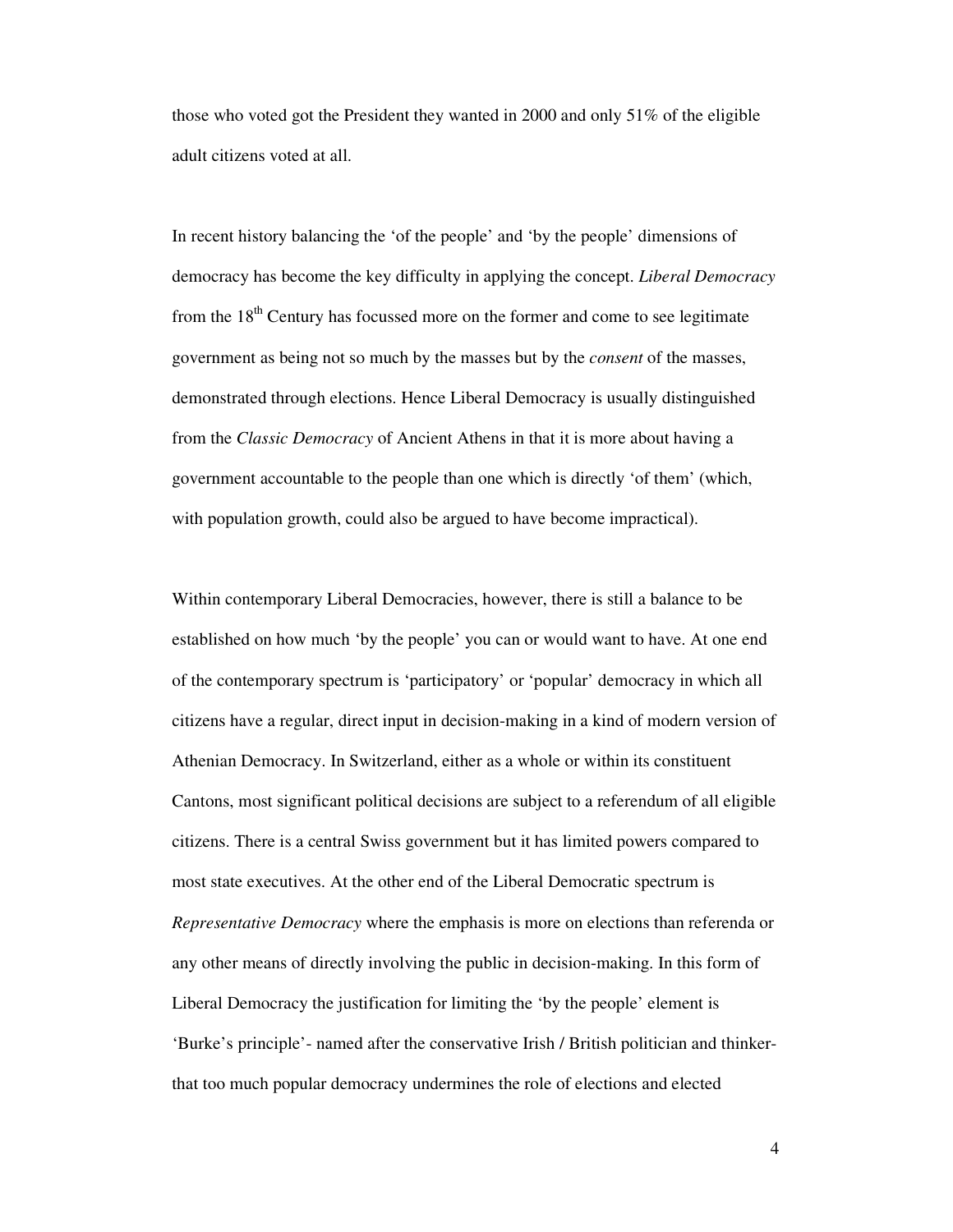officials. According to this principle politicians should be trusted to act on behalf of their citizens once they have been elected and be more than just delegates of them. They should look after their constituents interests but be prepared to act according to their conscience and expertise and not simply articulate the opinion of the majority of the people they represent. In this view we should elect politicians to run the country on our behalf accepting that we have voted them in because they are better equipped than us to evaluate the political complexities and priorities of the day. All Liberal Democracies lie somewhere on a continuum between Representative and Popular democracy with none entirely one or the other. The UK, where referenda are rare, is a good example of a state towards the former end of the scale.

Representative democracy, then, limits the 'by the people' element of the concept in the hope that this better serves the third element of Lincoln's maxim and leads to decisions taken that are better 'for the people'. Plato's 'mob rule' argument is revived through concerns that 'the people' may take decisions not in the interest of 'the people'. Nineteenth Century Liberals, like Alexis De Toqueville and John Stewart Mill revived this concern with the 'tyranny of the majority' argument that a popular vote should not be allowed to undermine individual liberty. Popular support for imprisoning or slaughtering people for their beliefs could not make such policies legitimate and truly 'democratic'.

The 'for the people' element of democracy is, of course, more subjective than other two and can lead to the concept being stretched well beyond the confines of Liberal Democracy. Unelected Communist governments have frequently claimed to be 'people's democracies' in that they represent and act on behalf of 'the people', rather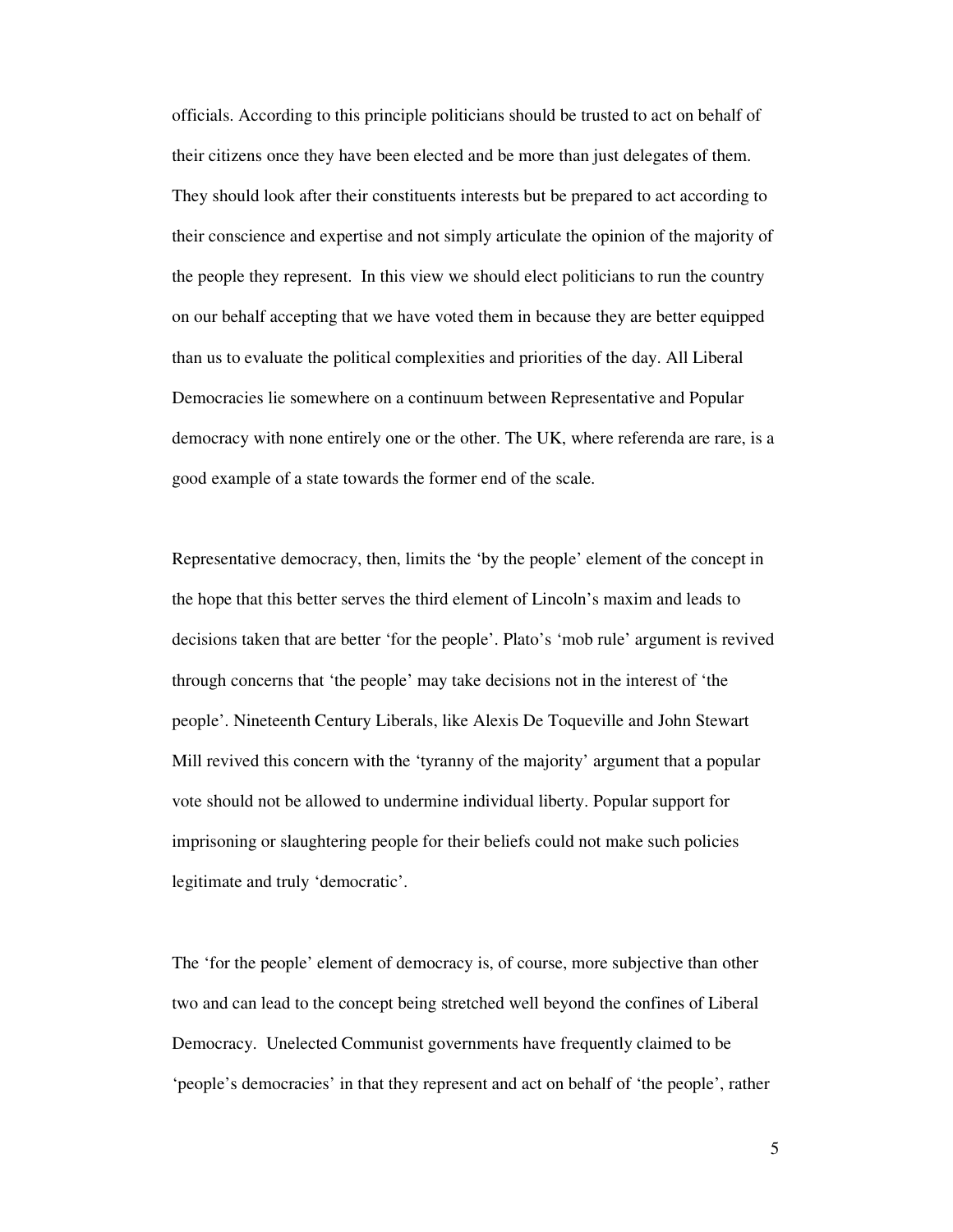than the minority elite interests catered for in previous monarchical or dictatorial regimes. Liberal Democracies may be accepted by Marxists to be an advance on such systems but can they really claim to be 'for the people' when, as Lenin observed of Britain, they are 'a democracy for one second every five years' (i.e. when casting a General Election vote)?. Mao went as far as describing his one party authoritarian Chinese government as a 'people's democratic dictatorship'. Whilst it is probably fair to say that much policy produced in Marxist / Maoist regimes, such as full employment and universal health and education, was 'for the people', the fact that Mao, Lenin, Stalin, Pol Pot and others slaughtered millions of their own people makes it hard to rank such characters alongside Pericles, Lincoln, Mill and Nelson Mandela in the ranks of history's notable democrats.

Democracy is more than just free and fair elections, something dismissed by critics as mere 'electorialism' (Karl 1995). It is now widely accepted that full or 'substantive democracy' (Grugel 2002: 65-6) also necessitates elements of *pluralism* or what US political scientist Robert Dahl has refereed to as 'polyarchy' (rule by many), in which ordinary citizens can influence the political process in a variety of ways other than through elections (see box 21.1). This notion of 'active citizenship' is, however, difficult to measure with any exactitude and free and fair elections remain the most straightforward and unambiguous indicator of democracy in today's world, if not an entirely satisfactory one.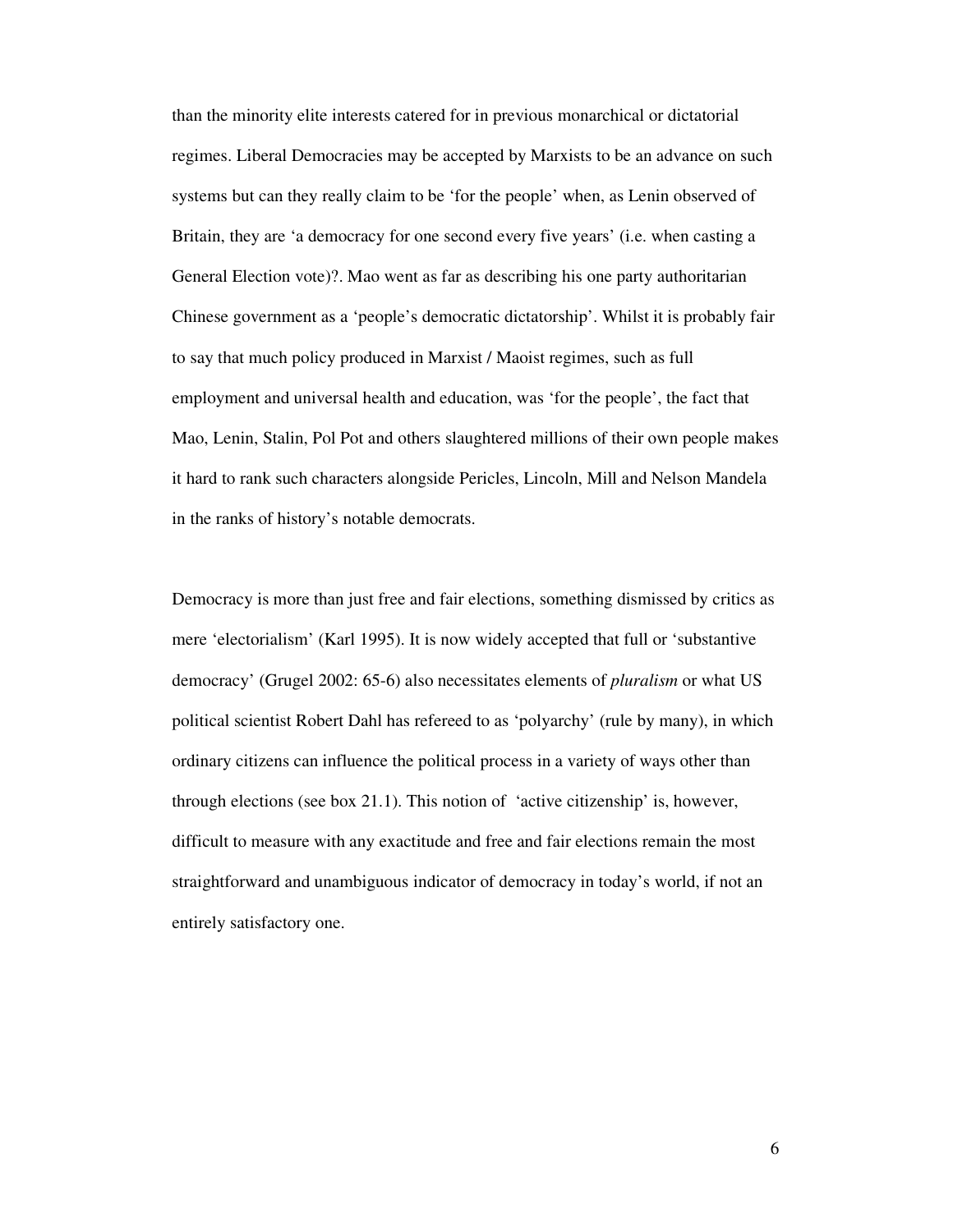## *Book box 21.1 Dahl's 7 criteria for a democracy*

- **1.** Control over politicians after election.
- **2.** Free and fair elections
- **3.** Universal adult suffrage
- **4.** Right to run for public office
- **5.** Freedom of expression
- **6.** Access to non-governmental sources of information
- **7**. Freedom of association

## **The Three Waves of Democratization**

As introduced in Chapter One, US academic Samuel Huntington popularised the idea of democratization as having occurred in three broad waves over the last three centuries, interspersed by two counter-waves when anti-democratic authoritarianism has resurged (Huntington 1991). Critics have opined that Huntington's definition of democracy is limited by electoralism and reflects a Western and, in particular, a US bias (Grugel 2002: 34-5, Pettiford 2004: 37-8) but the notion of ebbs and flows within the general progression of global democratization is widely accepted as a broadly accurate analysis of the phenomenon. Box 21.2 bears this out.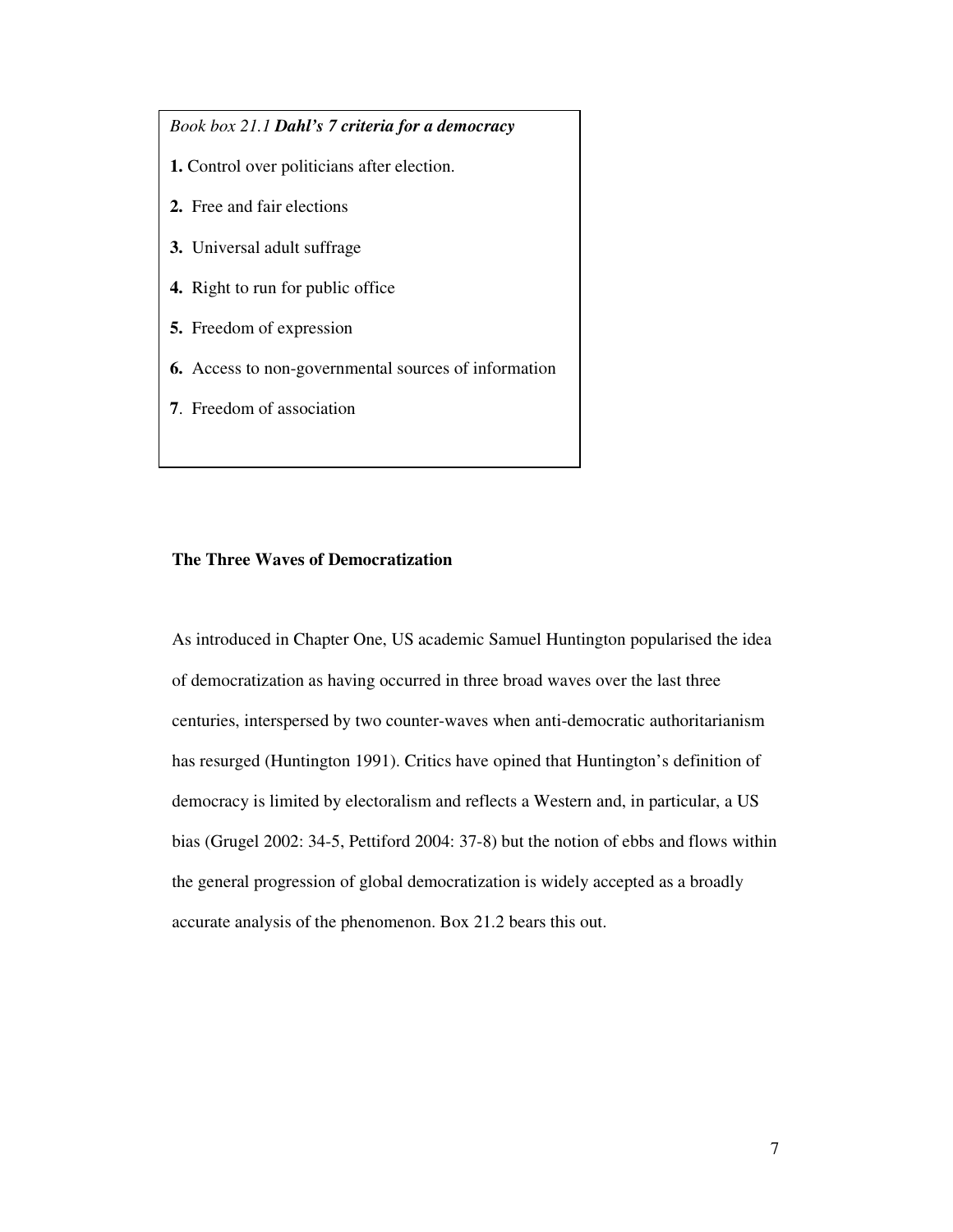*box 21.2 timeline of democratization- percentage of democratic states since 1870* 

(figures derived from Colomer (2007), Polity IV & Freedom House)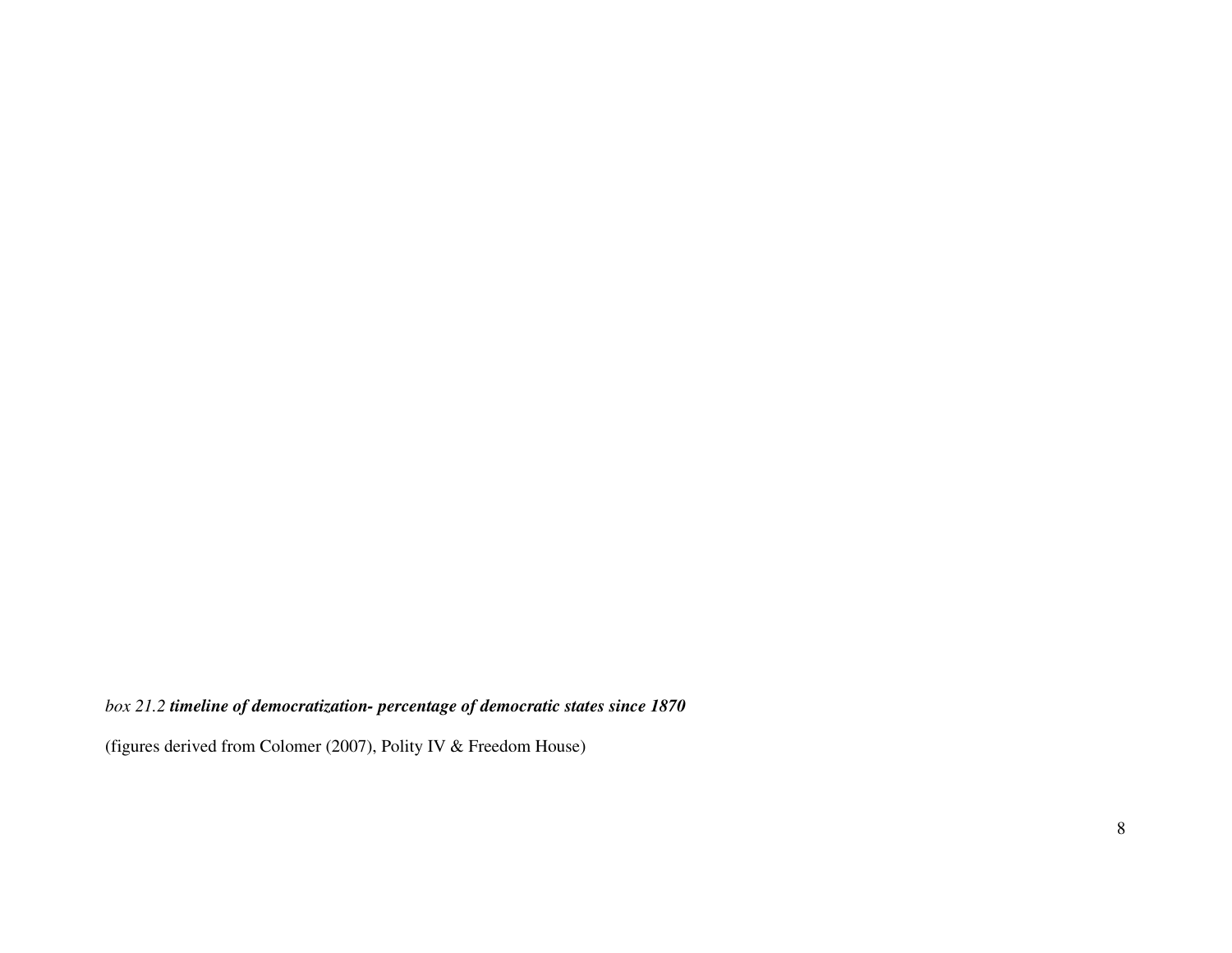## *The First Wave*

The influential French political writer Alexis De Tocqueville, whilst conducting research on the US political system in 1835, prophesized that the embryonic American democracy he had come to admire would soon be copied throughout the world in a global revolution (see box 21.3). Though the idea of democracy has developed and spread since then, it has proved more evolutionary than revolutionary. A 'long wave' of progress from the birth of Liberalism grew when many Western European and North American states underwent industrialization. The governments of these states were then compelled to respond to the demands of a new working class and initiated reforms that empowered the masses. However, the first of what were to be three interregnums in global democratization came sometime in the 1920s and 30s. Both the starting and ending points of this first wave of democratisation are debateable. Huntington suggests it began in the US in the time of De Tocquville in the late 1820s. Dahl considers that it can be traced back further to the birth of liberalism and republicanism (the abandonment of monarchical rule) in the late  $18<sup>th</sup>$  century (Dahl 1971). Grugel, however, contends that it is more appropriate to see the starting point of democratization as in the 1870s, by when the expansion of the franchise had come to include most of the 'demos', or adult citizenship, in some European countries, North America and British colonial states (Grugel 2002: 37).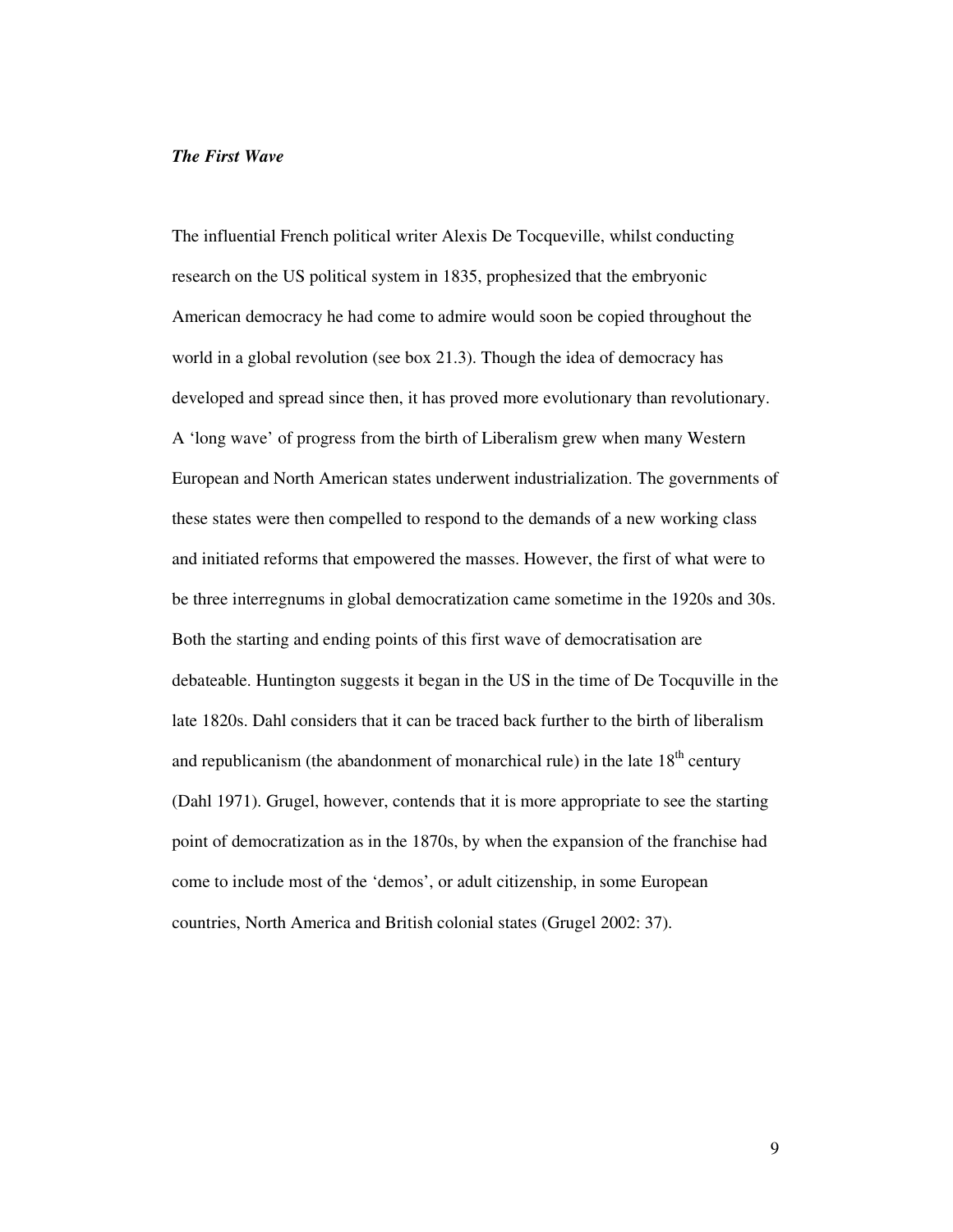## *box 21.3* **Alexis De Tocqueville** *Democracy in America*

Published in two volumes, in 1835 and 1840, after De Tocqueville had been despatched by the French government to study the penal system in the United States, *Democracy in America* is revered on both sides of the Atlantic both as a classic social and political history of the age and as a prophetic treatise on the future of democracy and democratization. De Tocqueville was so taken by the US that his research expanded well beyond studying the prison system and he produced a wide, comparative study of the political system, economy and society he felt was a model for France and for the world. A strong independent judiciary, checks on government power, a free press and involving people in public affairs (such as through jury service and local government) were highlighted as both essential to the establishment of democracy and for avoiding purely self-serving individualism from undermining democratic rule through 'the tyranny of the majority'. With such institutions in place De Tocqueville prophecized that democracy would soon spread around the world in a process that would be 'irresistible and universal'.

(De Tocqueville 1863)

World War One weakened many countries, both politically and economically, and this furthered with the onset of the Great Depression from 1929. Discontent with the Western economic and political model manifested itself in the rise to popularity of radical socialism, prompting the response of a right wing authoritarian backlash from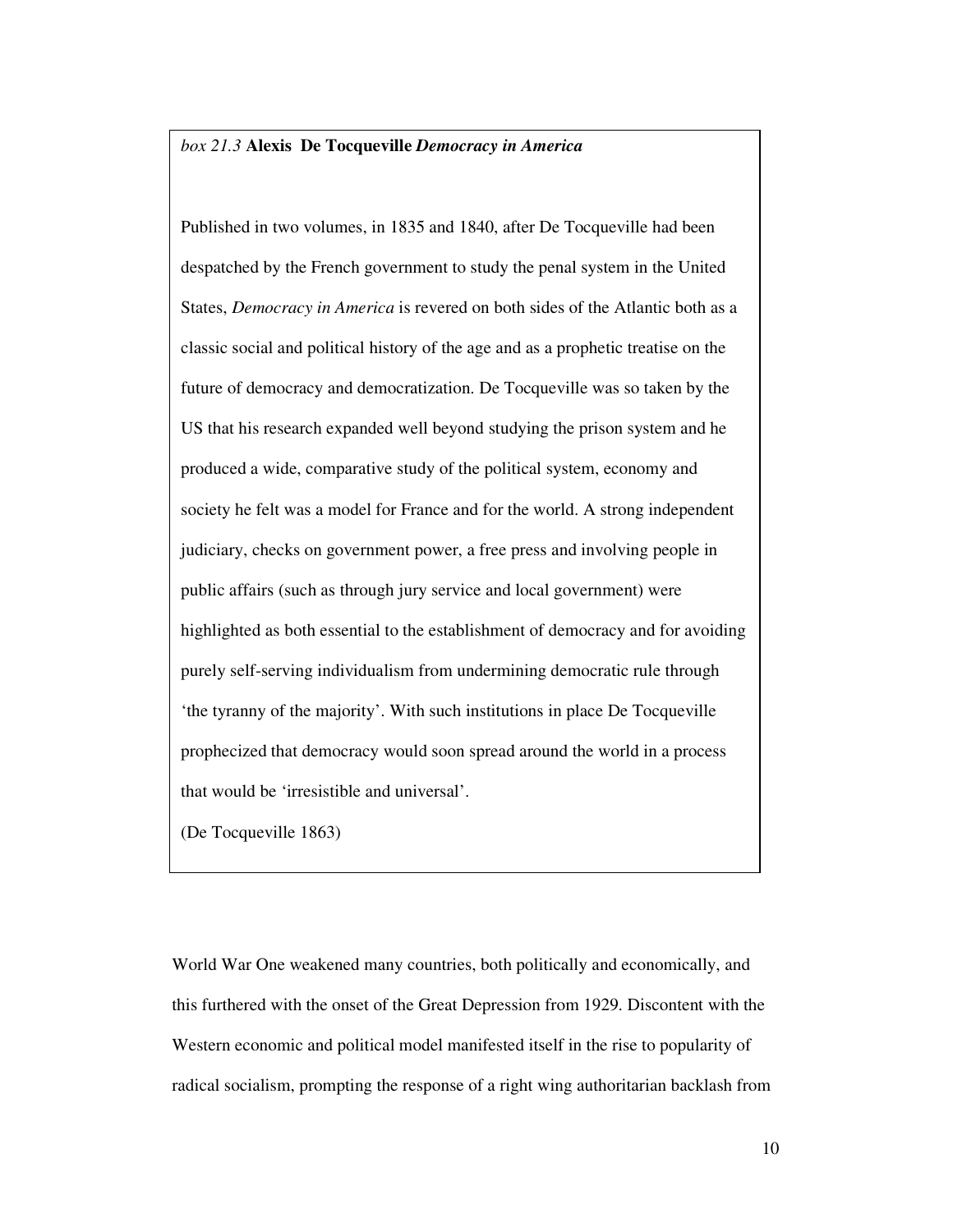elites in many states. In the 1920s and 30s the political systems of Germany, Poland, Portugal, Spain and Italy moved in an authoritarian direction and, by the outbreak of the Second World War, Britain and the states of Benelux and Scandinavia were the only substantive democracies remaining in Europe (Switzerland is excluded from this categorization on the basis that the right to vote and stand in national elections was not extended to women until 1971). Even those beacons of democracy in France, Britain and the US experienced severe social discontent in the inter-war years as people began to feel disillusioned with capitalism and party politics and become attracted to authoritarian alternatives of both the right and left. In France a prolonged period of political crisis saw 36 different governments take office in the 21 inter-war years. With the rise in popularity of Fascism and Marxism the first wave of democratization receded and showed little sign of being succeeded by a second at the outbreak of the Second World War in 1939.

#### *The Second Wave*

The allied triumph over Nazism, Fascism and Japanese monarchical ultra-nationalism in World War Two boosted democracy (though also Communism) and prompted a second wave, but the clash that ensued between 'The West' and The Communist world ensured that this wave was far shorter in duration than the first. West Germany, Japan and Italy were democratized by force and, as decolonization redrew the word map, many newly independent counties, like India and Israel, embraced democracy at their birth. This proved to be a short wave, however, since the prioritisation of the West was resisting the spread of Communism rather than promoting Liberal Democracy and Cold War geopolitics saw right wing authoritarian governments hostile to Communism propped up by the US and her allies. It is pertinent to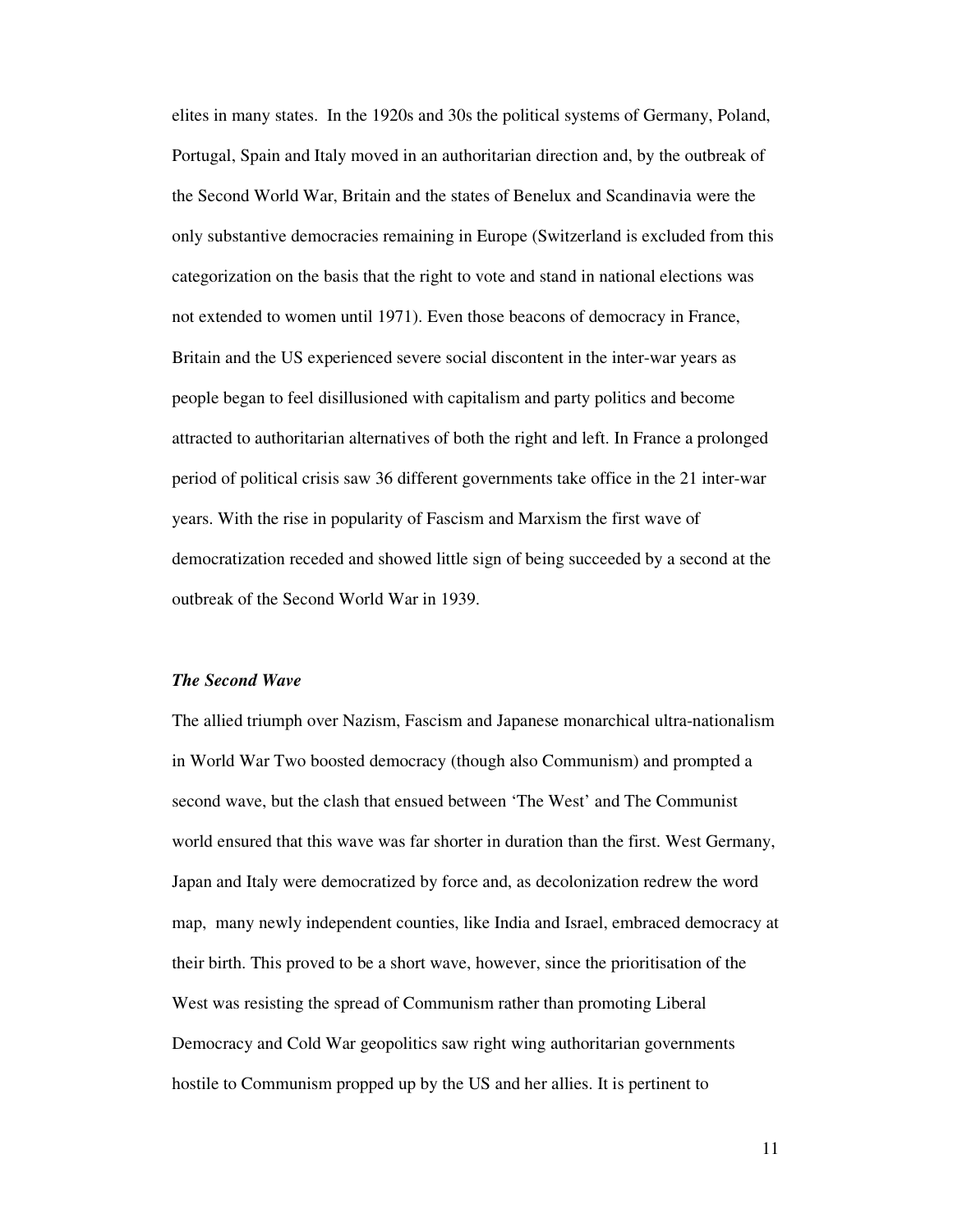remember that the Cold War was more of a struggle between Communism and Capitalism than between authoritarianism and democracy as it is sometimes painted in the West. The Western alliance were sometimes happy to undermine democracy in the cause of deterring Communism. An elected Iranian government was deposed by the British and Americans in 1953 after nationalizing the Anglo-Iranian Oil Company (a predecessor of British Petroleum) in order to ensure Western control of the Persian Gulf oilfields. Similarly, US support helped snuff out democracy in Guatemala in 1954 and Chile in 1973 when elections delivered leftist governments on their doorstep. Armed border disputes between newly-independent India and Pakistan saw the US backing the Pakistani dictatorship over the fledgling democracy who received the support of the Soviets.

Additionally, many of the democracies that emerged from the wave of decolonisation that swept large swathes of the world after 1945 proved to be weak and saw countries like Nigeria and Cameroon drift to authoritarianism as the key groups which had secured independence, and particularly the 'strongmen' who had assumed the Presidency, also sought to secure their long-term political dominance. Even the beacon of Third World democracy, India, briefly flirted with authoritarian rule when Indira Ghandi introduced emergency rule in 1975 in response to internal unrest following allegations of electoral corruption. In 1960 nine of the ten Latin South American states had competitive electoral systems but by 1973 only Venezuela and Colombia had not reverted to military government. Indeed, in 1971 there were only 25 democratic governments in the world, all of which were in Western Europe or former Western European colonies with the isolated exception of Japan. Hence the Second Wave of democratization had come to an end by the early 1970s.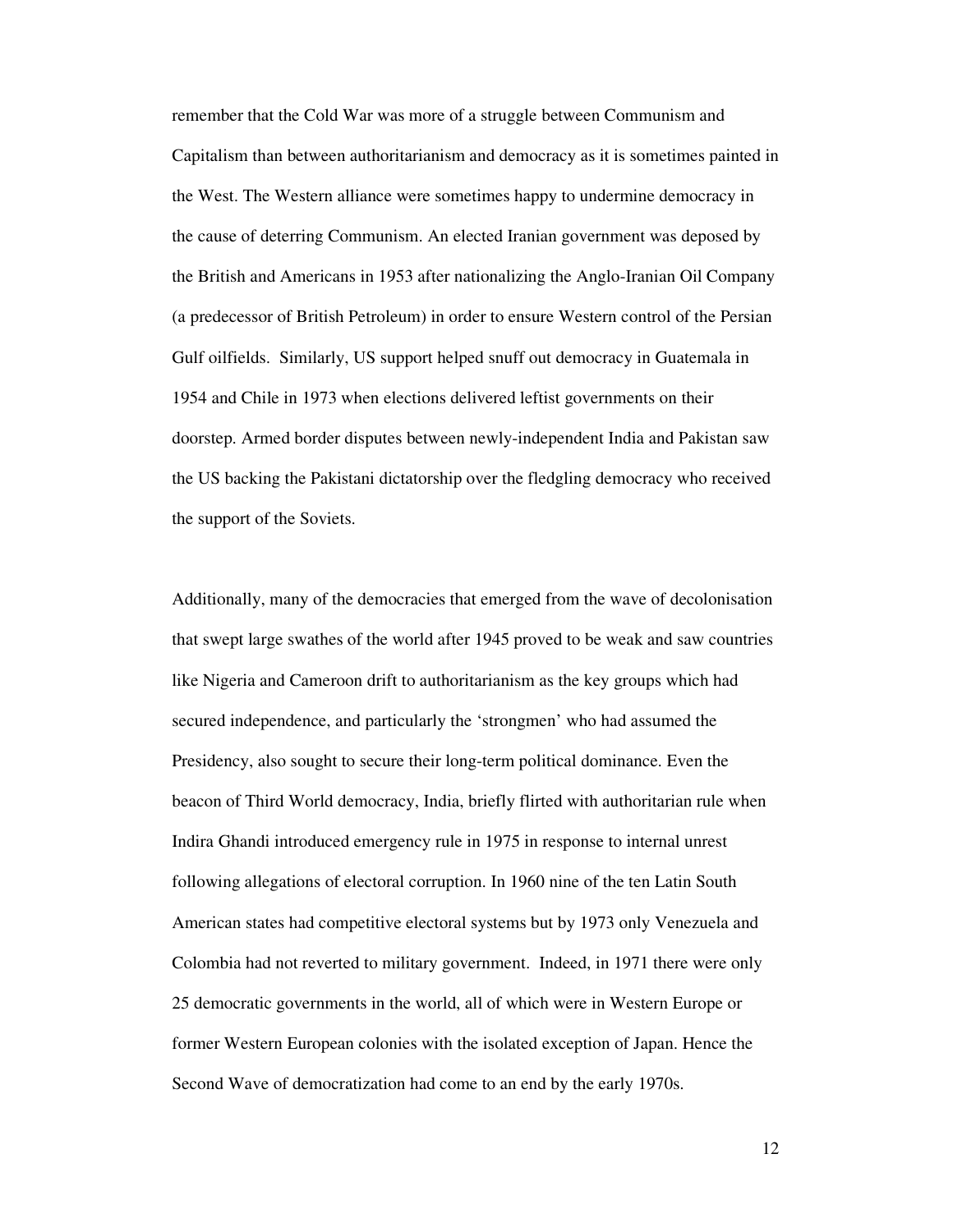## *The Third Wave*

A 3rd wave of democratization began to emerge in the mid 1970s when Spain and Portugal abandoned military dictatorship and a lessening of repression in the Soviet bloc sowed the seeds of post-Communist transition that occurred across most of Eastern Europe over a decade later. The ending of the Cold War between 1989 and 1991 served to accelerate the progress of democratization on both sides of the Iron Curtain. The 1989 revolutions which swept through the six 'Eastern Bloc' Soviet satellite states took the world by surprise and heralded a major retreat from Communism and a rejuvenation of Liberal Democracy as people 'voted with their feet' for a Western European model of rule. The USSR's subsequent transformation has been less complete, with states like Russia and Georgia only partly embracing democracy and others such as Belarus remaining firmly autocratic, but several successor states have also become fully-fledged democracies. Communist Yugoslavia broke up later in the 1990s in similar, though much bloodier, fashion and has gradually spawned five new democracies.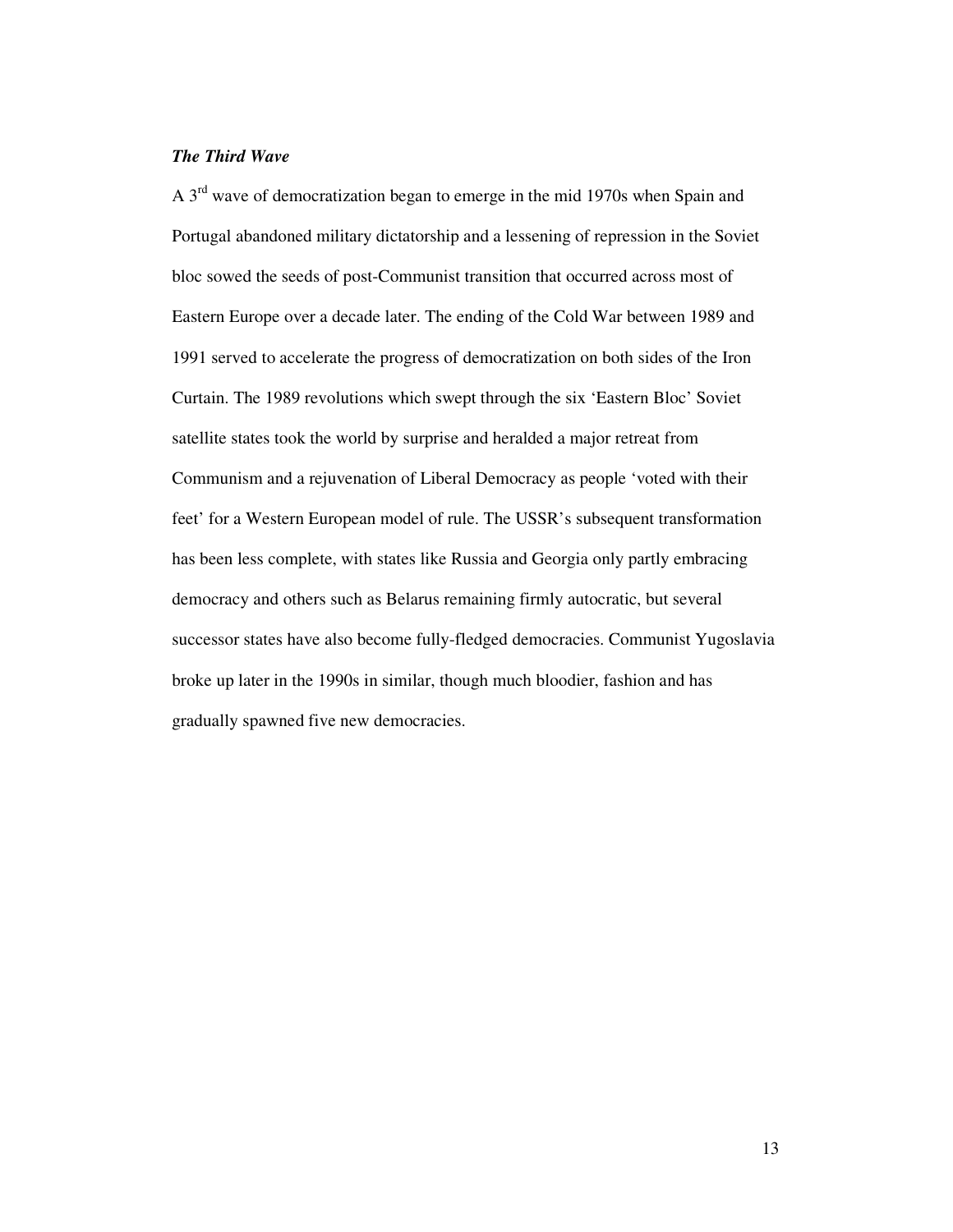#### box 21.4 **Francis Fukuyama** *The End of History and the Last Man*

US academic Fukuyama epitomized the optimism of the New World Order in the early 1990s with his prophecy that the end of the Cold War marked the 'end of history'. Fukuyama reasoned that the ideological triumph of Liberalism over Communism was an ultimate victory that had set the world on a course for a new future, in which Liberal Democracy had established itself as the final form of government. For sure the end of democratization had not yet come but no other serious challenges to the ascendancy of this form of government now existed and its full globalization was assured and with it world peace since democracies conduct their relations with each other in peace.

(Fukuyama 1992)

#### *The current state of play with democratization*

Despite three waves of democratization advancing the idea further than ever before a majority of the world's countries still live under undemocratic political systems. Even amongst 'transition states', such as Russia, some question whether substantive democracy will be the end point of the process. It has been suggested that only around a fifth of the countries undergoing democratic transition in the twenty-first century were clearly set to stabilize as fully-fledged liberal democracies (Carothers 2002). It seems that the end of history is not yet with us. China, home to one sixth of the world's people, has modernized and embraced global capitalism but shows little likelihood of abandoning its one party system. Similarly Cuba, Vietnam, North Korea and Belarus are ruled in much the same way as they were during the Cold War. Absolutist monarchical rule remains in Saudi Arabia and Swaziland and military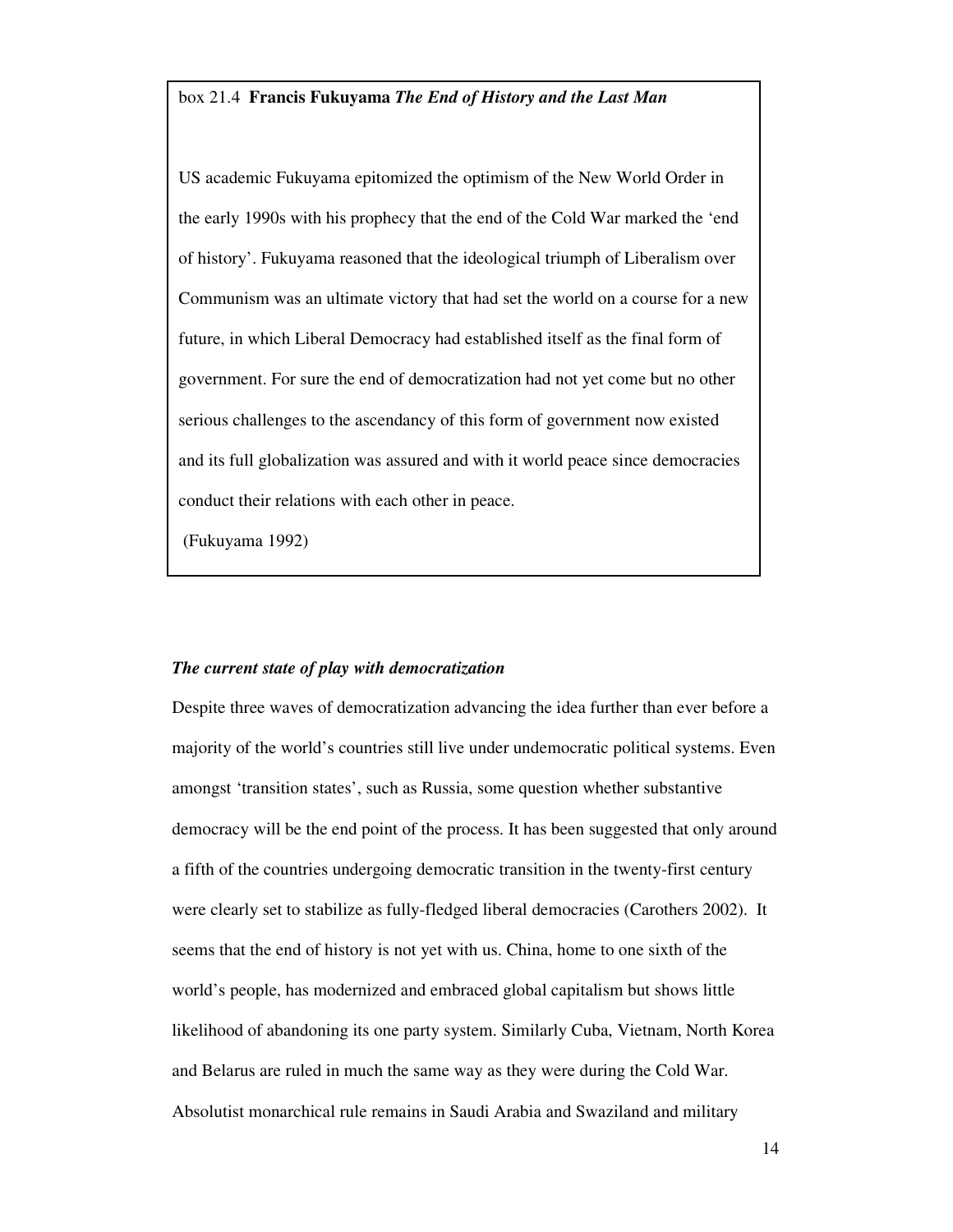dictatorships persist in Burma, Libya and Syria. Additionally, a number of African Third Wave 'democracies', such as Zimbabwe and Algeria have gone backwards and reverted to more authoritarian and elitist forms of governance in a similar fashion to the 1960s reversals elsewhere in the Continent. Governance of any sorts- let alone democracy- is elusive in 'failed states', like Sierra Leone, Congo, Sudan and Somalia which have emerged over the last two decades due to persistent civil wars and a lack of international interest (See Chapter 28).

Contemporary Russia has properly structured general elections and a range of political parties but is considered by many not to be a democracy since its electoral process is manipulated by a small elite (for example by only ever allowing government election broadcasts to be televised) who often appear to run the country more for the convenience of a handful of oligarchs (powerful businessmen) than 'the people'. More charitably Russia could be described as a 'semi-democracy' as could the political systems of Malaysia, Singapore, Egypt and Tunisia where regular elections are held but the same party inevitable wins through stifling opposition voices. It is worth noting, however, that Vladimir Putin's authoritarianism, whilst criticized by some, is not altogether unpopular with the Russian demos who have no popular collective memory of democracy and many instead observe how their lives and their country's influence in the world have diminished in the period since elections and a party system were introduced. Russians, after all, have more political freedom than they and their parents had under the Communists but they also have less job security and can barely conceive that their country was once ahead of the US in the 'space race'.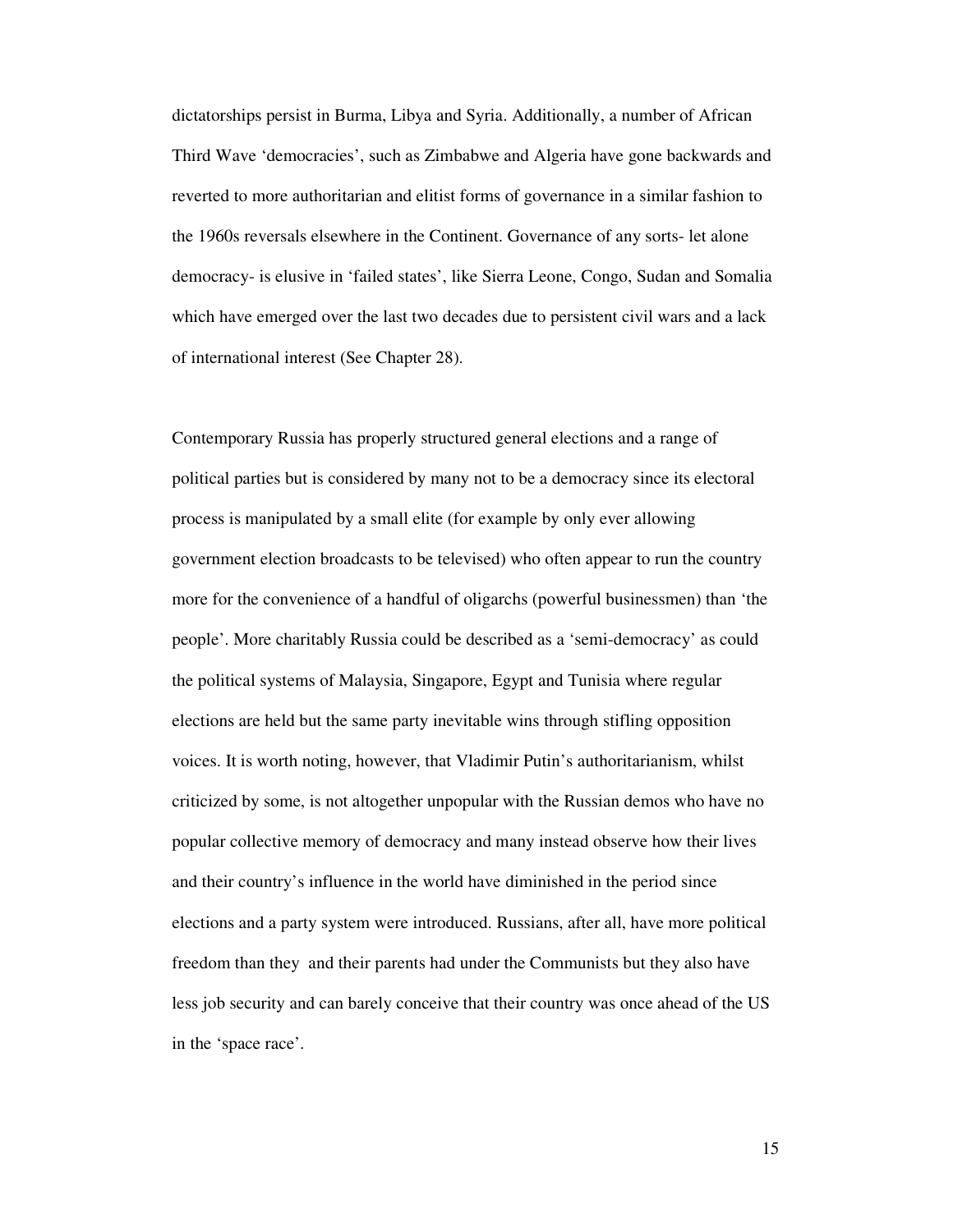Many have come to contend that, for from coming to an end, history is repeating itself with another anti-democratic tide emerging against the third wave of democratization. This may even be something of a coordinated response with countries irritated at their marginalization and interference in their affairs from democratic states finding common ground and banding together in diplomatic and economic coalitions. Russia and China, whose relations were frosty even whilst on the same side of the Cold Warowing to their differing interpretations of Marxist doctrine- have increasingly turned to each other for economic and diplomatic support since 1991. The two have developed cooperative strategies through the Shanghai Cooperation Organization and also sought the support of international pariah states like Iran, Belarus and Zimbabwe. (Diamond 2008: 86)

#### **What can make democracy permanent?**

Democracy, then, can unravel and it is far form certain that a country which has introduced competitive elections will continue on this path. Explanations for how democracy can become entrenched as a political system are varied, and differ from case to case, but a number of key factors are most frequently cited:

## • *military defeat*

Military defeat is likely to undermine a military-based government since the armed forces will have been weakened as will any legitimacy they may have with the general public as guarantors of their security. Greece's defeat by Turkey over Cyprus in 1974 and Argentina's by the UK over the Falklands eight years later marked the beginning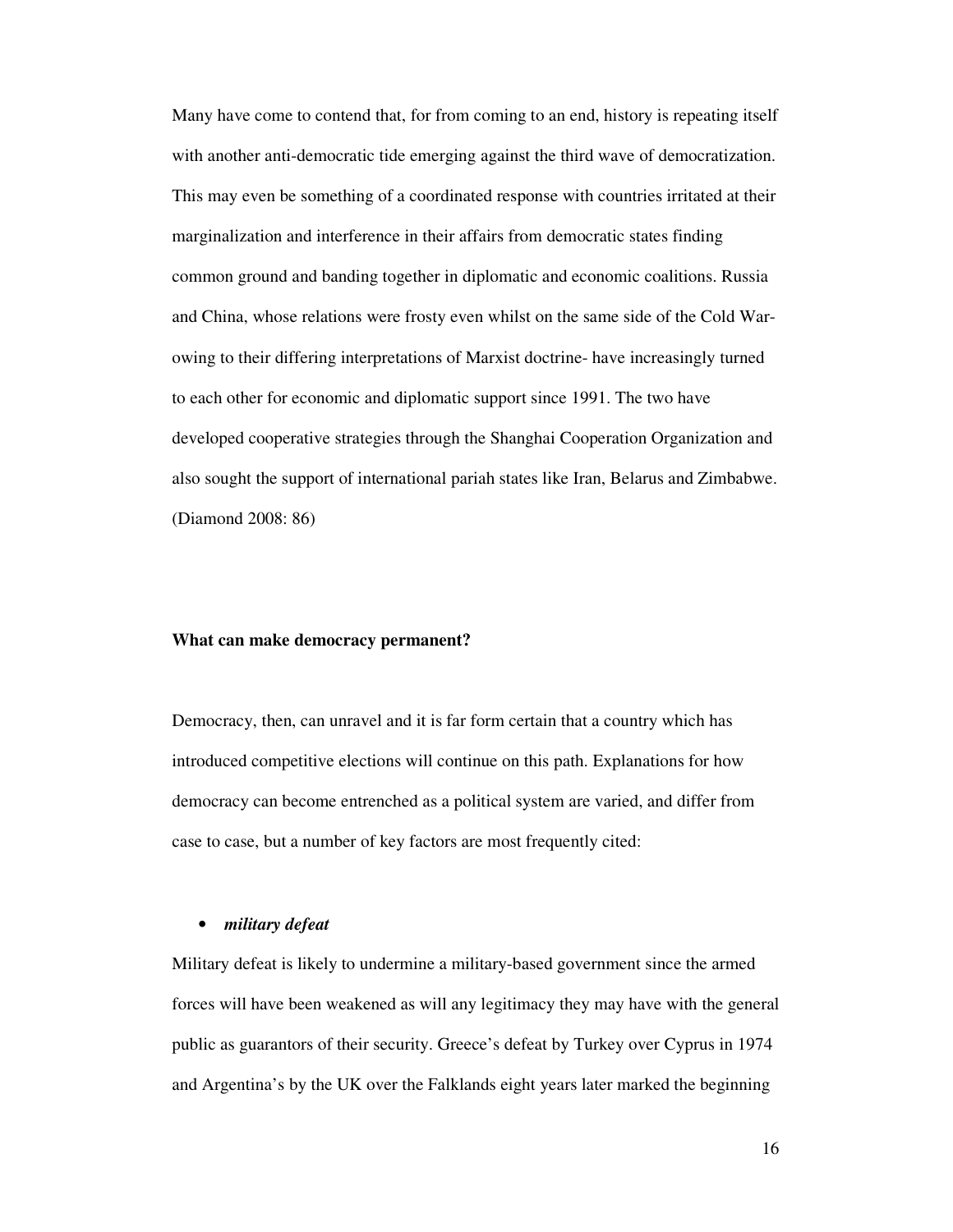of the end of military rule in those countries and a return to democracy which has, thus far, been sustained. The inability of Portugal's Salazar regime to suppress colonial uprisings in Angola, Mozambique and Equatorial Guinea similarly undermined that system's 'strong man' credibility and made democracy unstoppable.

#### • *consensus on the need for a new start*

Democracy can unravel if, when the going gets tough, people's faith in the system weakens and they either desire a return to the certainties of the old order or, at least, are not inclined to do much to prevent the old elites from assuming control again. the commitment of ordinary Russians to Liberal Democracy has been less than many of their Slavic neighbours and, whilst a return to the old Communist order has been resisted by the elites, the country has reverted to a more authoritarian form of rule. In contrast, the 1989 anti-Communist revolutions in East Europe set six countries (Poland, East Germany, Hungary, Czechoslovakia, Romania and Bulgaria) with little liberal tradition on what now seems an irreversible democratic path because there was such widespread support for change that, even when change made life more difficult for many as transition produced higher levels of unemployment and poverty, there was insufficient support for a return to a centrally-planned economy and one party rule.

#### • *a good standard of living*

A number of works on democratization have emphasized a correlation between economic development and the stabilization of democratic rule. Industrialization brings greater wealth to a country and with it social change as a large proportion of the population abandon peasantry or subsistence farming for work in new industries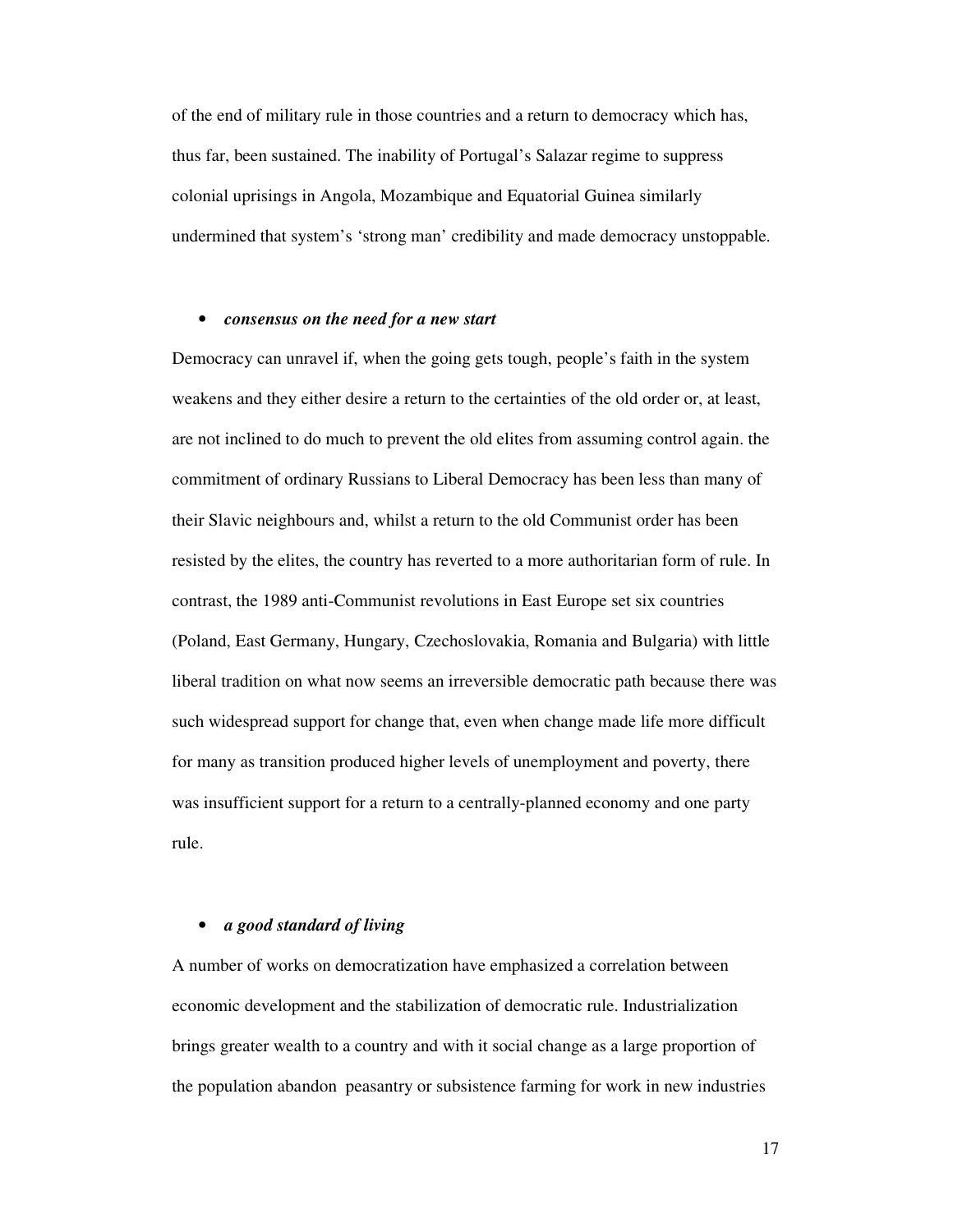vital to the government and national economy (Lipset 1959, Przeworski et al 2000). This link is, to some extent, indisputable. Most developed states are democracies and most non-democracies are relatively poor states. Democratization did accompany the industrial revolution in many states during the first wave as a working class emerged to fuel industrialization and then become empowered as a result. Over time, however, the correlation between economic growth and democracy has become less clear. Germany and Italy did not follow the examples of the US, UK and France in the early 20<sup>th</sup> Century and evolve into substantive democraices whilst, later, India democratized well before it industrialized. The Soviet Union achieved an economic miracle under brutal authoritarian rule and China later followed suit by embracing capitalism but not democracy. Oil rich Gulf states, like Kuwait and Saudi Arabia, have similarly seen their people enriched but not significantly empowered.

Whilst it is evident that a good standard of living does seem to help facilitate democracy, modern industrialized living may even serve to undermine democratic rule. Some analysts and political voices have come to suggest that the lobbying power of big business can create a new elite that distorts the link between the demos and the government and undermining the notion of polyarchy discussed earlier. Prominent US government adviser Robert Reich has even gone as far as to assert that 'capitalism is killing democracy' (Reich 2007).

#### • *a diverse economy*

A significant exception to the norm of democracy accompanying industrialization can be seen with states whose authoritarian rule is actually strengthened with economic growth due to the 'resource curse theory'. Economic development based on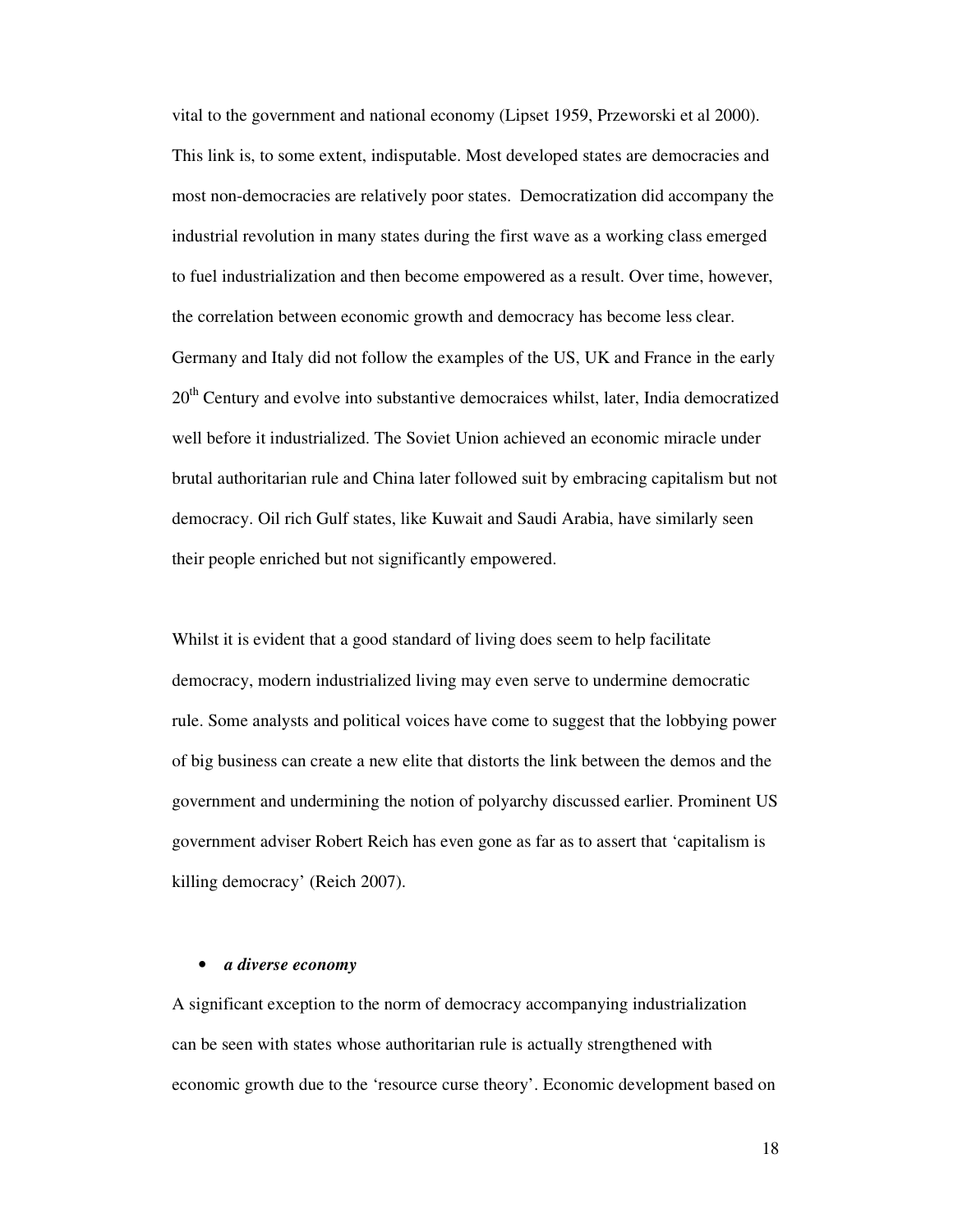a particular, abundant natural resource can inhibit democracy since control over this sector of the economy becomes more important to the elites for maintaining control than popular support (Acemoglu & Robinson 2006). Hence a number of major oil exporters, such as Libya, Saudi Arabia and Equatorial Guinea, have continued to grow economically in recent decades without any commensurate empowerment of their populaces. Similarly, in a more complex manner, Russian political elites have needed to pay more attention to keeping the support of the handful of 'oligarchs' who bought up control of state industries that were rapidly privatized in the 1990s, than the general public.

## • *civil society*

Some analysts of democracy take a more sociological approach to explaining the establishment of this form of rule. As discussed earlier, there is more to democracy than elections and it is increasingly acknowledged that involving a significant proportion of society in public life through polyarchy is integral to permanent democratization. De Tocqueville, early in the history of Liberal Democracy, noted the importance of individuals cooperating in 'associations' in sustaining American democracy. Central to polyarchy is the notion of a civil society defined by British democracy specialist David Held as;

"areas of social life- the domestic world, the economic sphere, cultural activities and political interaction- which are organized by private or voluntary arrangements between individuals and groups outside of the direct control of the state"

(Held, 1987: 281).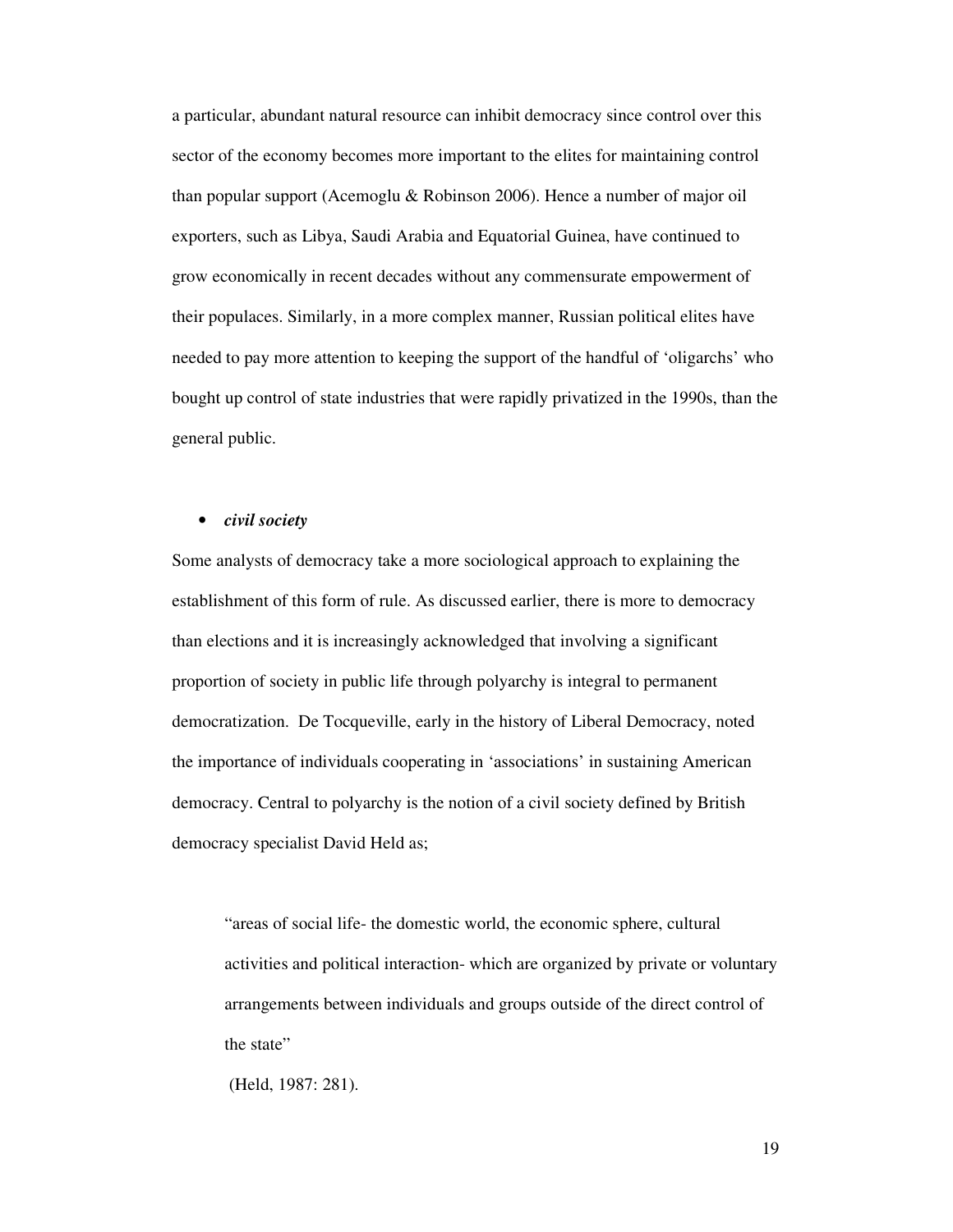Civil society provides crucial links between government and the demos and can keep a check on the executive, ensuring that it is not allowed to slide back towards authoritarianism. Pressure groups in Turkey advanced democracy in that country by exposing the failings of the democratically elected government in acting 'for the people' in their lack of preparation for the devastating earthquakes of 1999. Turkey had not reverted to military rule since 1983 but was not a substantive democracy since civilians had little connection with public life and the military remained the dominant influence on government. In the wake of the earthquakes, however, several small voluntary groups stepped in to provide relief and, in doing so, were empowered by being able to expose government weakness and convince ordinary Turks of their entitlement to safeguards from earthquake damage of the sort enjoyed in other countries (Keyman & Icduygu 2003).

Civil Society depends on communication so this, too, is a key driver of democratization. Closed societies can inhibit democratic challenges to governing elites. The paranoid Caecescu regime in 1970s and 1980s Romania went as far as banning photocopiers since this seemingly innocent form of office technology is a key means of producing protest leaflets. Such methods of restricting protest, allied to far more heavy handed forms of suppression, appeared to have successfully stifled any opposition to Caecescu but, in late December of 1989, his regime was quickly toppled in line with the revolutions in the neighbouring Eastern bloc states. The unfolding of these nearby revolutions was not reported in the Romanian media but many Romanians had learned of the events by accessing relatively free uncensored broadcasts from Yugoslavia. These broadcasts were also able to reveal to Romanians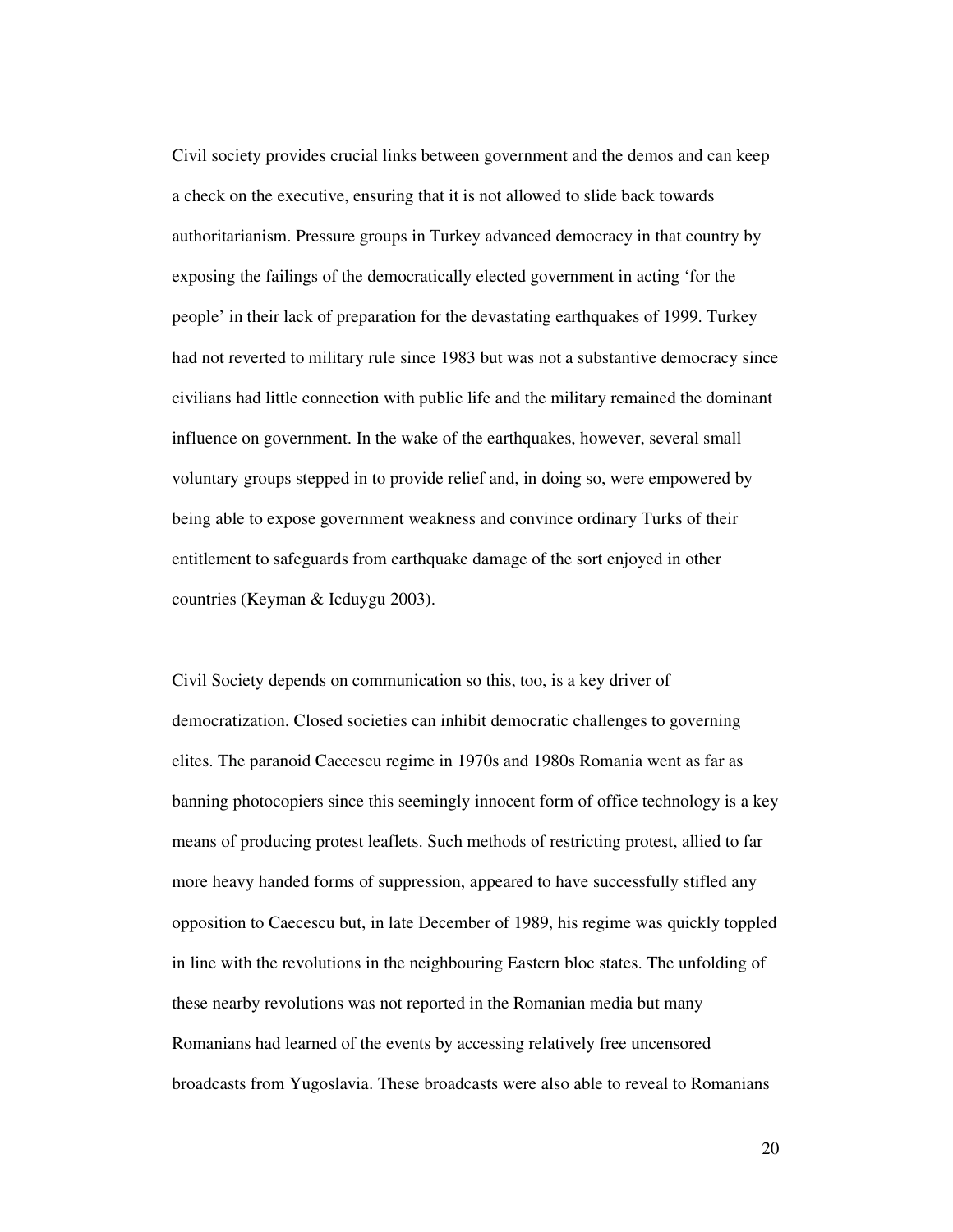the full horrors of a recent government massacre of peaceful protestors and, consequently, many were moved to action.

In a similar vein, the 1992 Thai 'cell phone revolution' occurred when pro-democracy activists were able to respond to the military government's attempt to suppress a popular uprising by cutting down telephone lines by using their mobile phones instead. After 17 coups in 60 years the military's grip on the reins of power in Thailand was significantly weakened (though not removed altogether). Another example of communications technology advancing democracy can be seen in the 1998 overthrow of the Suharto regime in Indonesia after 32 years of sometimes brutal rule which, in the main, was achieved through a peaceful democratic revolution focused on the internet and other forms of mass media (Hill & Sen 2000). In 2009 the world witnessed the latest variant of IT-based political revolt when the- ultimately unsuccessful- 'Twitter Revolution' challenged the authenticity of President Ahmadinejad's electoral victory in Iran. Iranian authorities had acted to suppress opposition expressed on web sites and more traditional media but the multi-faceted nature of the online blogging system (accessible via emails or phones and constructed in a way to withstand hacking) made it much harder to contain. Hence messages calling on Iranians to march in opposition to the government and informing the rest of the world of their struggle proved impossible to contain.

Social activism can bring down governments but also needs to be evident after a democratic revolution if democracy is to be sustained, which is not always the case. British political scientist Richard Rose considers that a key factor behind many '3rd wave democracies' failing to complete the process is that they have 'democratized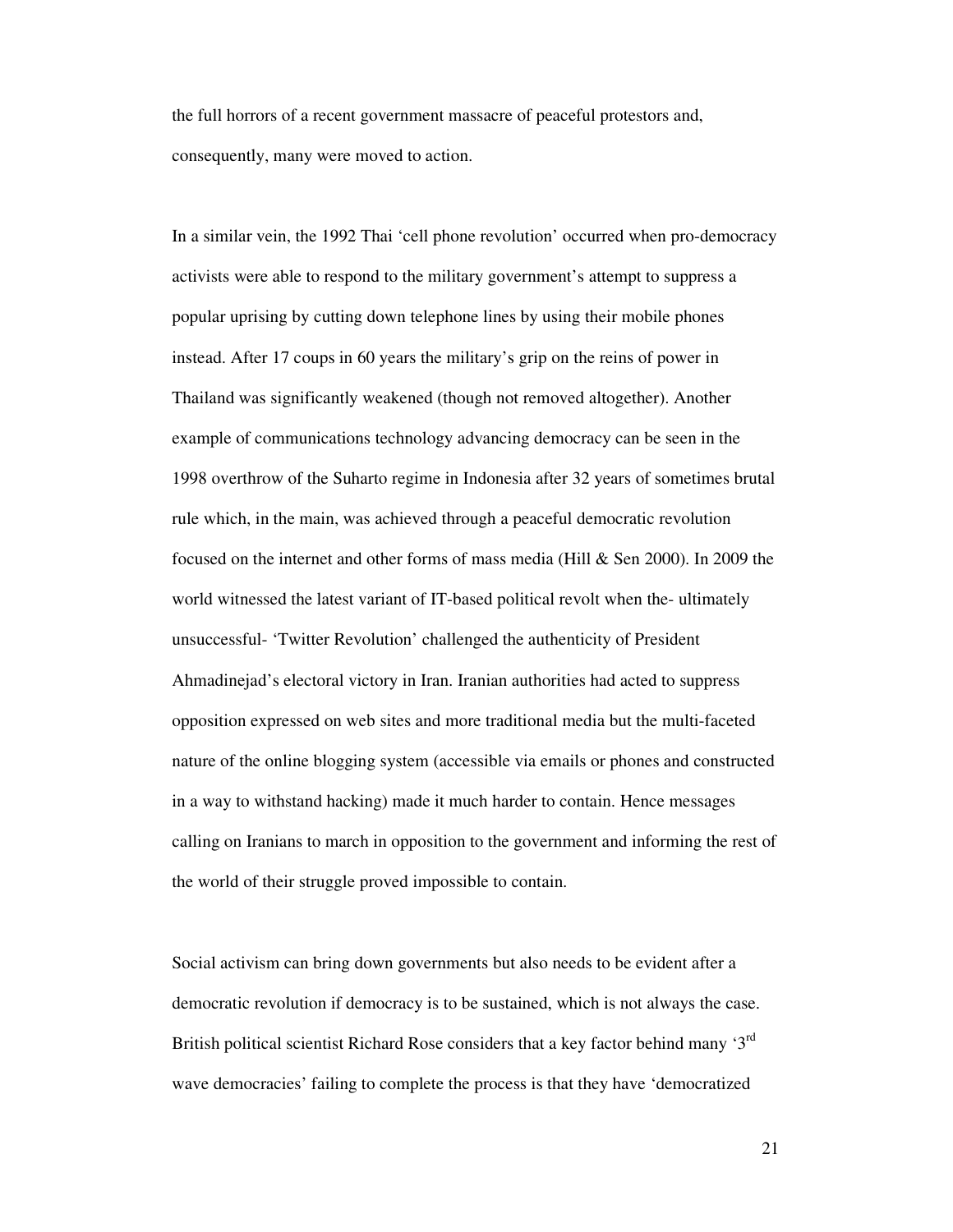backwards' compared to 'first wave democracies'. In establishing competitive elections before other democratic norms which check the power of government, such as a constitution, and permitting private non-governmental organizations to flourish, countries like Russia have not followed the model of most of the world's mature democracies which became modern states with an active citizenship before the full extension of the franchise. (Rose & Shin 2001)

#### • *force of example*

The democratic waves metaphor is supported by the tendency for neighbouring states to often follow suit in undergoing democratic revolution or reform in a process referred to by Huntington as 'snowballing' (Huntington 1991: 100-106). Spain and Portugal moved from Right Wing Dictatorships to democracy almost simultaneously between 1974 and 1977. Ten Latin American states democratized in the six years which followed the 1979 revolution in Ecuador. Even more dramatically, democracy was ushered in in East Germany, Poland, Romania, Czechoslovakia, Hungary, Bulgaria and Romania within the space of the latter six months of 1989. Prodemocracy activists can be inspired by successes from like-minded groups in neighbouring countries and, equally, authoritarian governments can be persuaded that the 'game is up' by observing similar regimes lose legitimacy and topple. The Czechoslovak 'Velvet Revolution' of 1989 was so named as it proved to be a bloodless transition to democracy in which the ruling Communist Party simply stood aside in the face of mass public protest and the recent fall of the Communist parties in Poland and Hungary.

• *help from established democracies*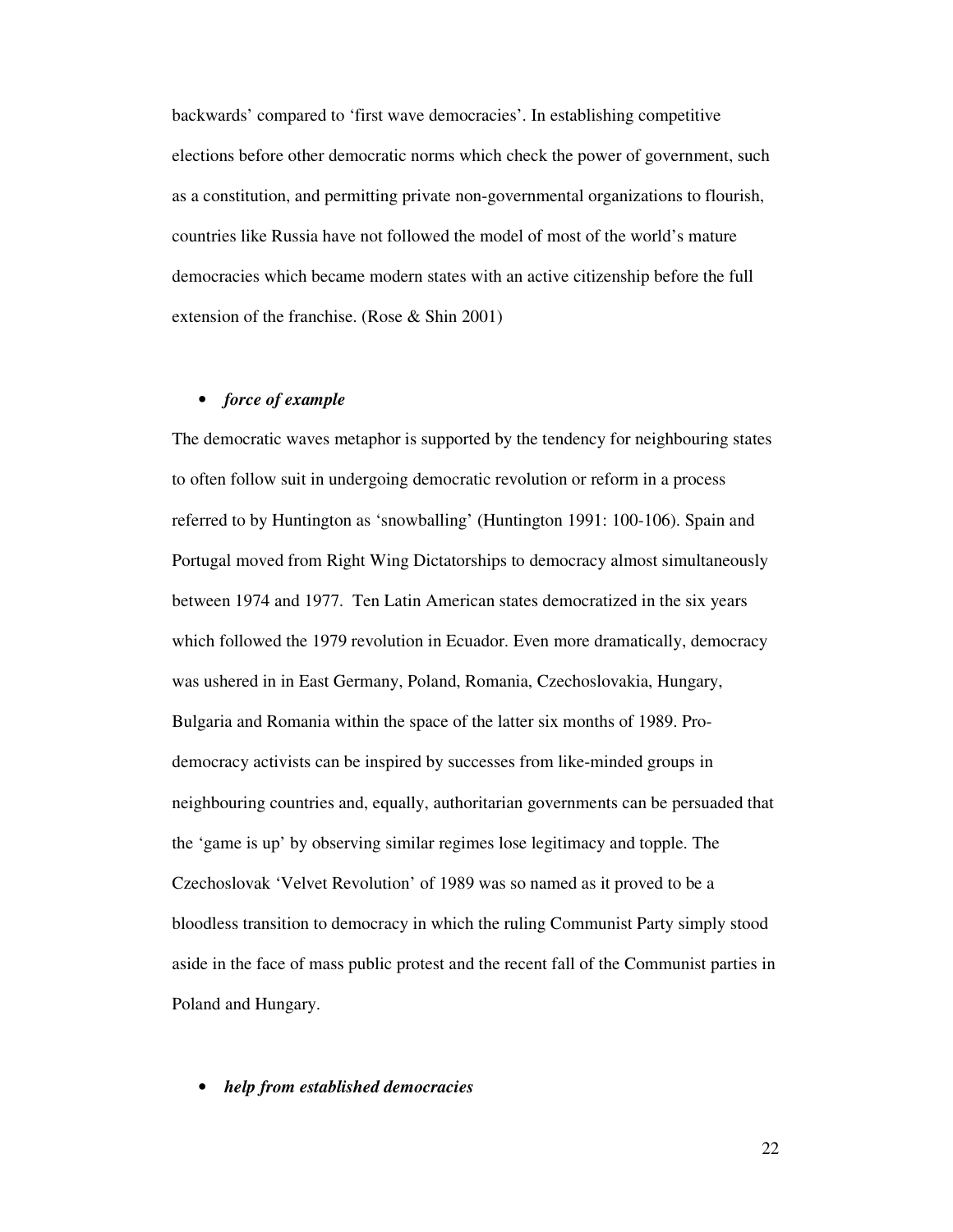Long standing members of the democratic club of nations can play a key role in ensuring that new entrants remain within their ranks by providing incentives to both join and stay in the club. With the end of the Cold War US foreign policy in the 1990s shifted from the 'Truman Doctrine' of supporting any anti-communist regime to the 'Clinton Doctrine' of encouraging democratic change in some Global South countries through gentle diplomatic pressure and by linking this to the amount of development aid being allocated. This shift was actually a furthering of a similar, short-lived initiative in the late 1970s in the aftermath of the 1975 Helsinki Accords (see Chapter 22) when propping up Right Wing dictatorships came to appear hypocritical in the context of pushing for human rights reform in the Communist world. For example, the Carter administration in 1977 initiated the annual production of a state department report on the state of human rights in all countries of the world and approved the creation of the Inter-American Court of Human Rights (see Chapter 22). **Realpolitik**  returned to US foreign policy in the 1980s, however, as the  $2<sup>nd</sup>$  Cold War took shape and again in the aftermath of the September 11 2001 attacks when dictators suppressing Islamic fundamentalism, such as former Soviet Communist Karimov of Uzbekistan, came to be viewed in a similar perspective to those suppressing Marxist revolutionaries in the 1950s and 60s.

A clearer and more consistent case of democratic promotion has come from the European integration process since the 1950s. The EC / EU has greatly advanced European democratization in two localized waves by opening its doors firstly to the military dictatorships of Spain, Portugal and Greece in the 1980s and then, secondly in the first decade of the twenty-first century, to ten former Communist states. These countries have seen their living standards improve by a combination of being part of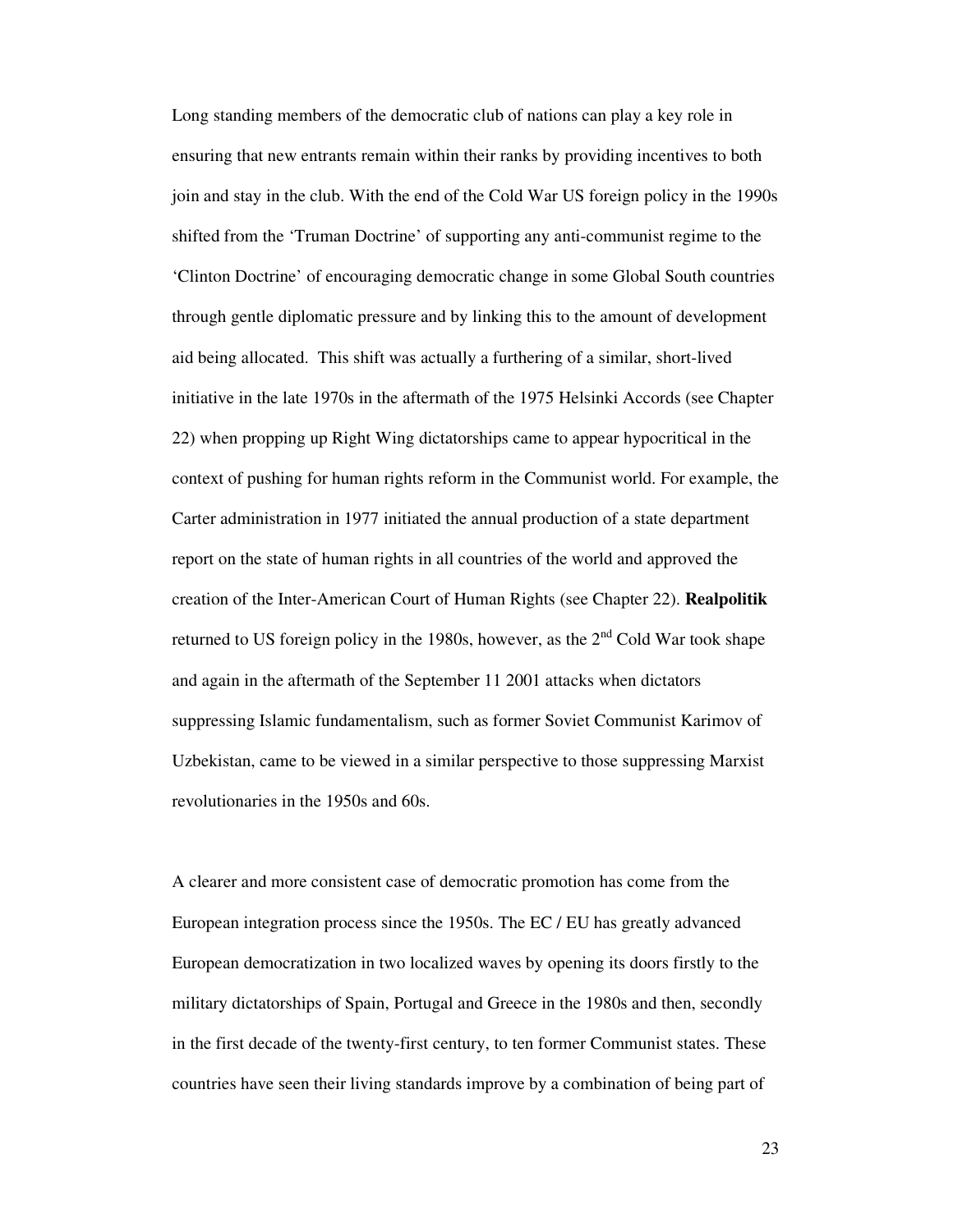the world's biggest and richest trading bloc and by being in receipt of redistributed funds from the richer members. NATO have followed suit since the end of the Cold War in opening their doors only to states with impeccable democratic and human rights credentials. This had not been a precondition in earlier times when Greece, Turkey and Portugal had been recruited whilst under military rule.

Some consider that the successes of the EU / NATO model of democratization demonstrates that the carrot is better than the stick and the longer game of establishing 'linkages' with new democracies is a more fruitful policy than the 'leverage' of relying on diplomatic pressure or intervention to create permanent change (Levitsky & Way 2005). The use of the 'big stick' of full scale military intervention has of late been employed to promote democracy and is assessed in the next section.

#### **Democratization by force- 'nation building'**

A core contemporary debate on how democracy can be made permanent has emerged in light of the post-Cold War UN operations in Bosnia and Kosovo and US-led interventions in Iraq and Afghanistan and, more particularly, the processes of supervized 'nation building' which have followed the initial military campaigns. Although often viewed as a contemporary phenomenon, some strong historical precedence for attempts at democratization by force can be seen with the post-world War Two allied occupations of Germany, Italy and Japan. As the Iraqi and Afghan occupations have unfolded, attempts have been made to see what can be learned from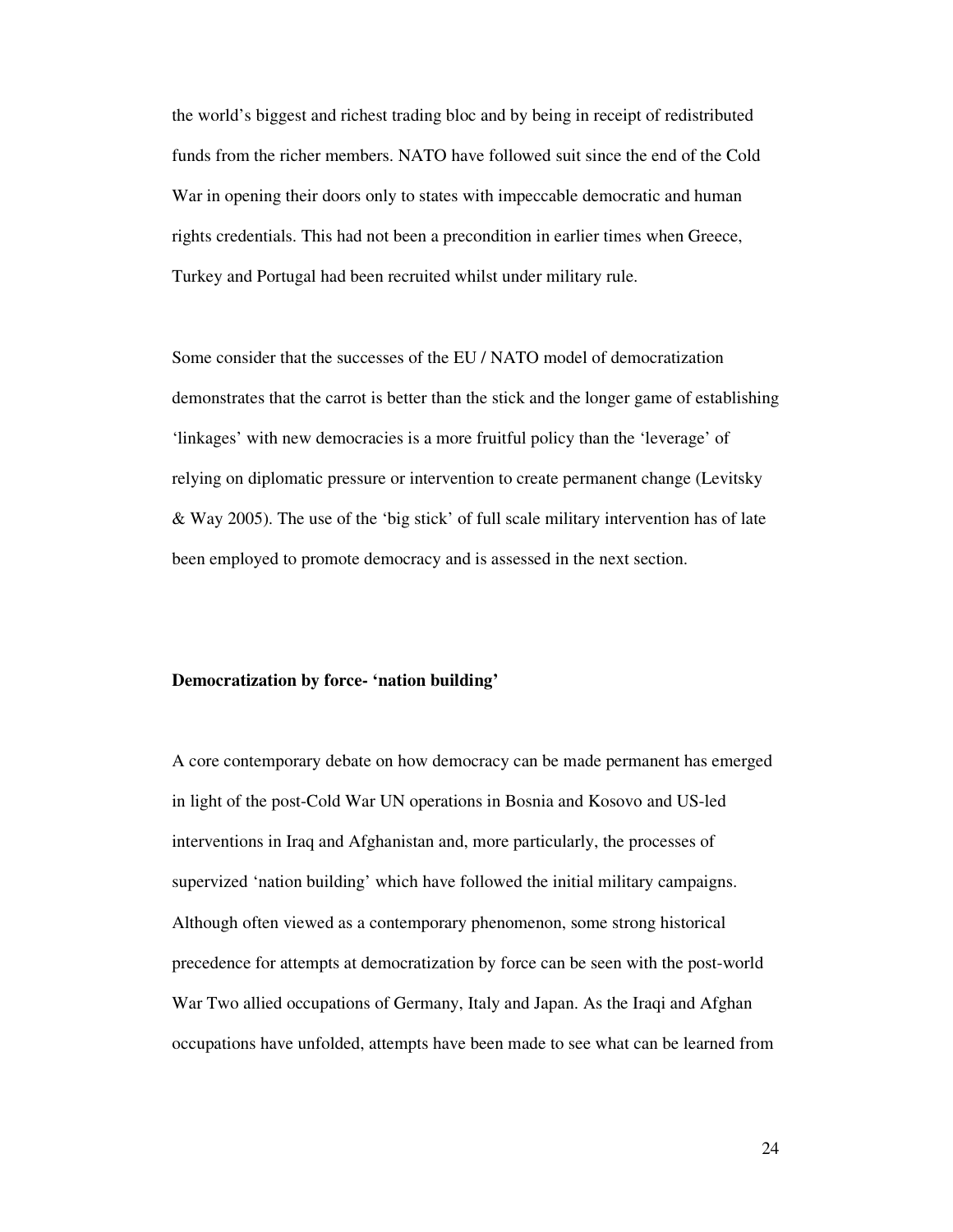these past successes and applied to their contemporary equivalents (see Case Study box).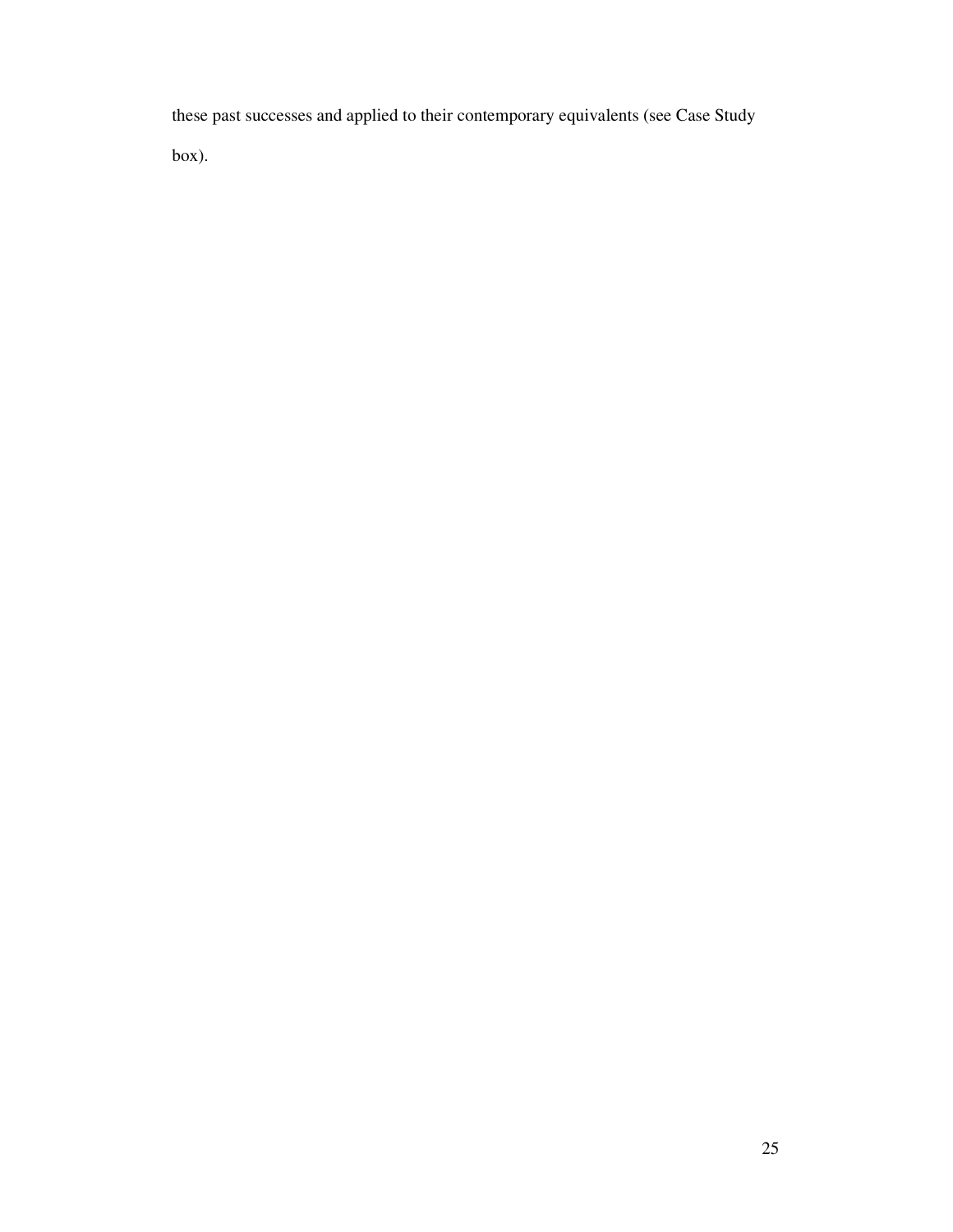Case Study box *Can you build a democratic nation?*

The prominent US international affairs think tank, the RAND Corporation, have been at the forefront of research on nation building and, drawing on historical precedent for such ventures, have reached the following conclusions.

- Prior democratic experience, economic development and national homogeneity facilitate nationbuilding but the crucial factor is the level of effort given to the process.
- Multilateral nation-building is more complex than unilateral but more realistic in terms of sharing the burden and cost.
- Multilateral nation-building is more likely to produce lasting change and regional reconciliation than unilateral.
- The more troops that are committed the fewer the casualties that will be suffered.
- The support of neighbouring states is important and should be sought.
- Providing reconciliation for past injustices is important but may be too difficult to achieve.
- Nation-building takes a long time- at least five years.

## Dobbins *et al* (2003)

RAND have built up a strong body of research on this theme of externally enforced nation building as the occupations of Iraq and Afghanistan have evolved and become more contentious (Dobbins *et al* 2007). Whilst accepting that such endeavours must inevitably be costly and long-term, they nonetheless remain positive and reason that it is possible to democratize by force. Many others have come to disagree and consider that the quagmires faced by the US and their allies in occupying Afghanistan and Iraq, after initial military successes, is testimony to the fact that democratization by force can perhaps only be possible in exceptional circumstances. Additionally, it could be argued that imposing a particular form of political system on another country is fundamentally undemocratic.

## **Reflective Question- How will history judge the Occupation of Iraq?**

The occupation of Iraq has proved to be extremely controversial and, some would say, even counterproductive since it has intensified radical Islamist groups opposition to Western imperialism around the world. Some defenders of the occupation, however, have suggested that history may come to view the 'nation-building' exercize in a more positive light. In, say, 50 years time if Iraq is a stable Liberal Democracy with cordial relations with its neighbouring states and a strong economy built on oil exports, might the turmoil, expense and bloodshed of the past decade actually be viewed as having been worth it in the long run?

What do you think of this proposition?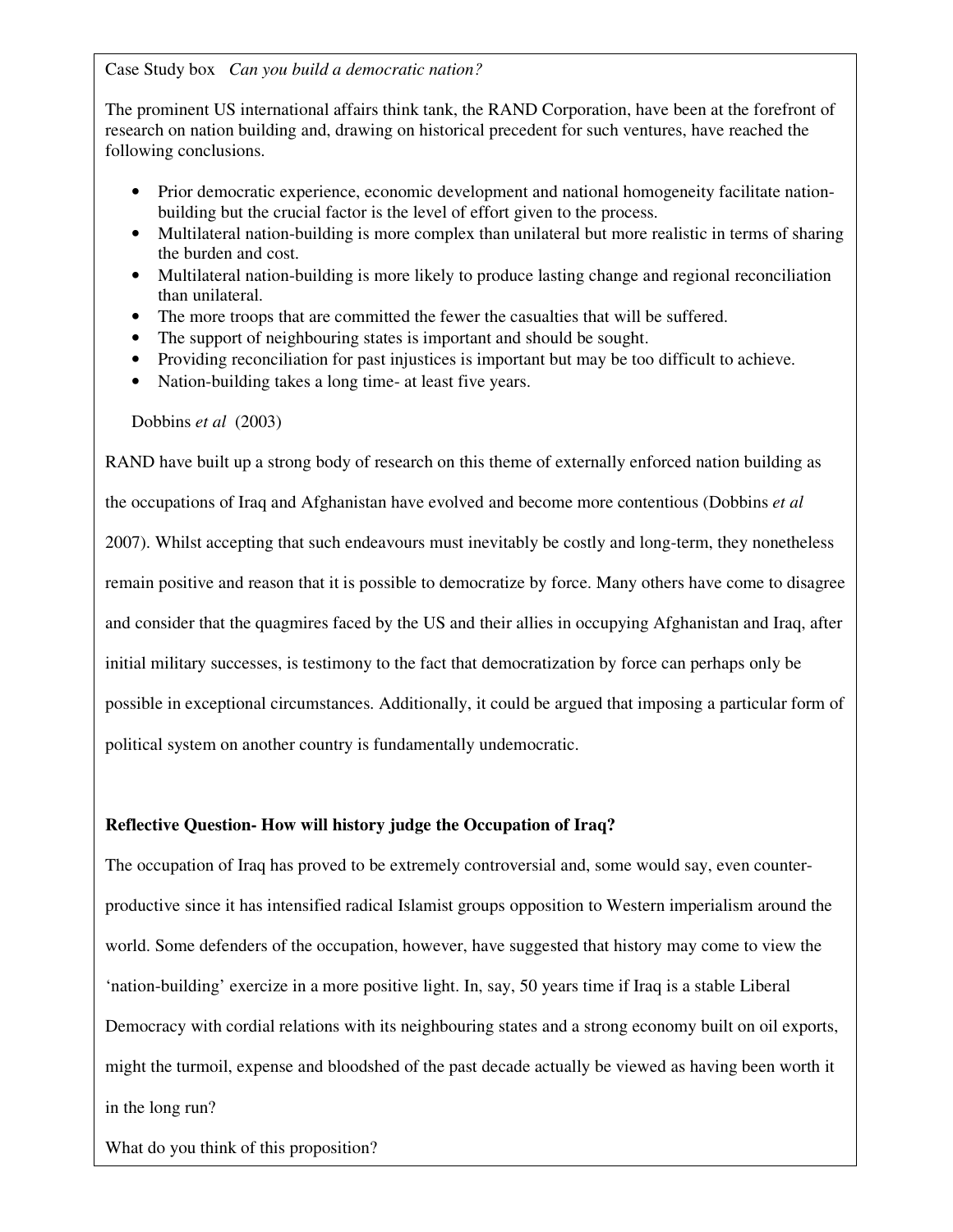The scale of the breakdown of governance in Afghanistan and Iraq was not anticipated in advance of the conflicts. In particular, the collapse of law and order has posed a particularly acute problem for the occupiers, most notably with the vacuum created with the dismantling of Saddam's police force. The successes of the post-World War Two nation building exercises stand in stark contrast to their post-Cold War equivalents. RAND acknowledge that West Germany, Italy and Japan, as developed states with some experience of democratic reform, were more easily 'built' than Iraq and Afghanistan. It could be added that the World War Two axis powers had also been more clearly militarily defeated and pacified. It is still worth noting, however, that colossal time, expense and effort were expended by the US and their allies in the nation building exercizes in Germany, Japan and Italy. In relative terms the US was far richer in 1945 than in 2001 and also driven by a fear of Communism that was far greater, even, than the fear of terrorism produced by the September 11<sup>th</sup> 2001 strikes (at least in the government) prompting an unparalleled level of finance for the foreign policy aims of the **Truman Doctrine**. Troop deployments, sometimes topping one and a half million in Germany and over a third of a million in Japan, were stationed for several generations. Many- particularly of the latter deployment- are still there today.

Set against this the operations in Iraq and Afghanistan have been comparatively small-scale and yet, at the same time, trying to build a nation from a more divided and hostile population lacking any of the democracy-enabling characteristics listed in the previous section. To make more contemporary comparisons, UN-led nation building in the post-Yugoslav states of Kosovo and Bosnia-Herzegovina and in facilitating East Timor's secession form Indonesia have also been smoother since a majority (or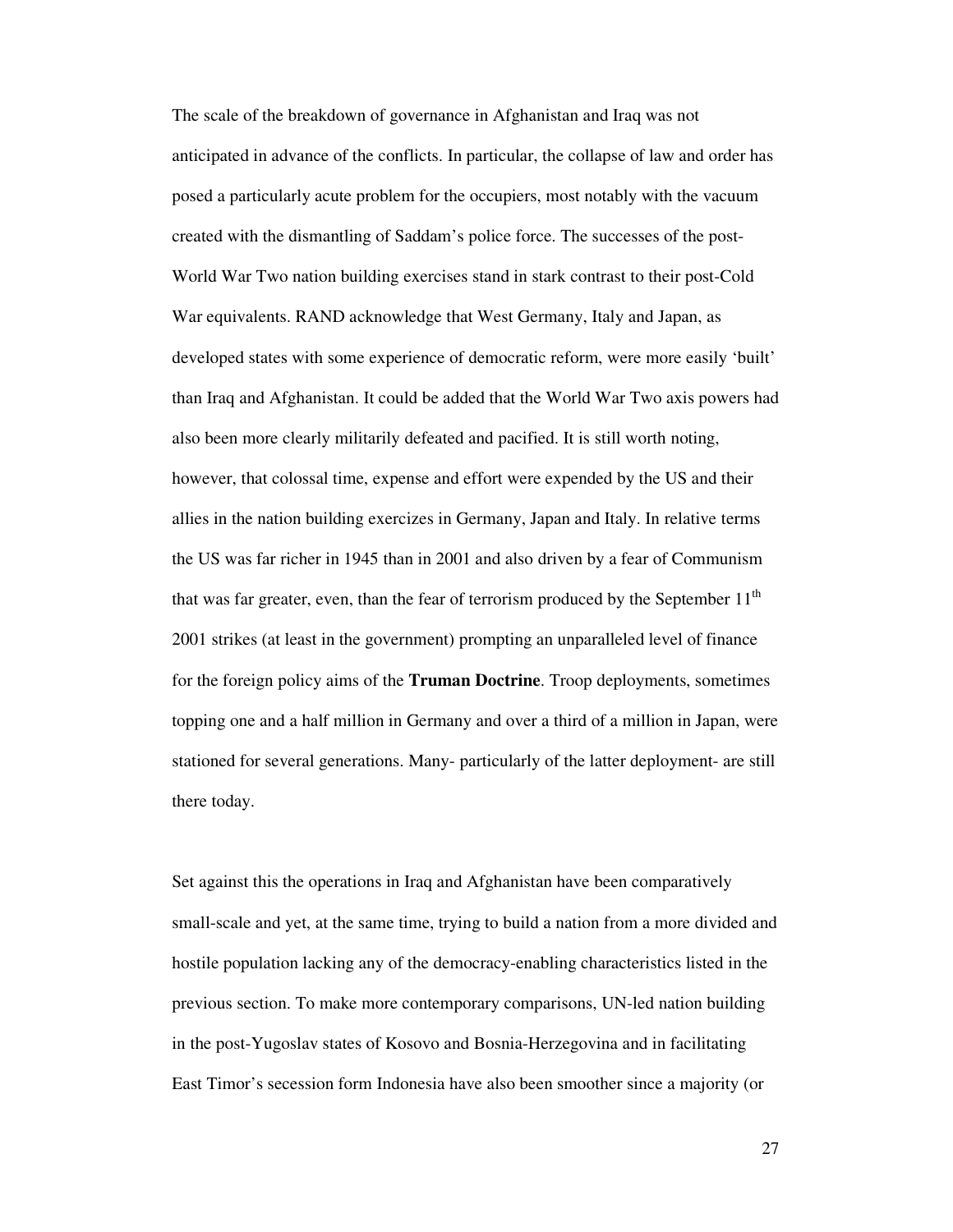at least a large proportion in Bosnia) see the occupiers as liberators and have welcomed democratic change. Even in these 'successes', however, the process has been far from straightforward and, possibly, not yet completed. Law and order has deteriorated during the occupations in Bosnia and particularly Kosovo, with organized crime flourishing and spilling over into the rest of Europe. An exit strategy for the West is still problematic since Serb nationalism and Russian power politics see independent and Western-oriented Bosnian and Kosovan states as counter to their own national interests. The full handover of power to the local population has proved more difficult than anticipated with critics suggesting that these states, instead of independent democracies, had become European Raj's (as with Indian regions under British colonial rule) ruled as Western puppet states with only trappings of local empowerment (Knaus & Martin 2003).

Ultimately, however, comparisons between the post 1945 and post 2001 nationbuilding exercizes are misleading since the *nations* in Germany, Japan and Italy were already built. In these situations these were actually cases of '*state*-building'; a reconstruction of political institutions and the economy in a Western, democratic manner. Though they have come to frequently be used interchangeably, the terms *nation* and *state* are not the same thing and the significance of this is beyond a matter of academic semantics. Whilst a state is a legally-definable concept- a territory with people, ruled by a single government- a nation defies such an objective definition. A nation is a subjective and social construct; a group of people sharing common social characteristics they feel distinquish themselves from other groups of people (see Chapter 20). Despite periods of brutal rule, the vast majority of the native populations in the allied occupied territories after 1945 were Germans, Japanese and Italians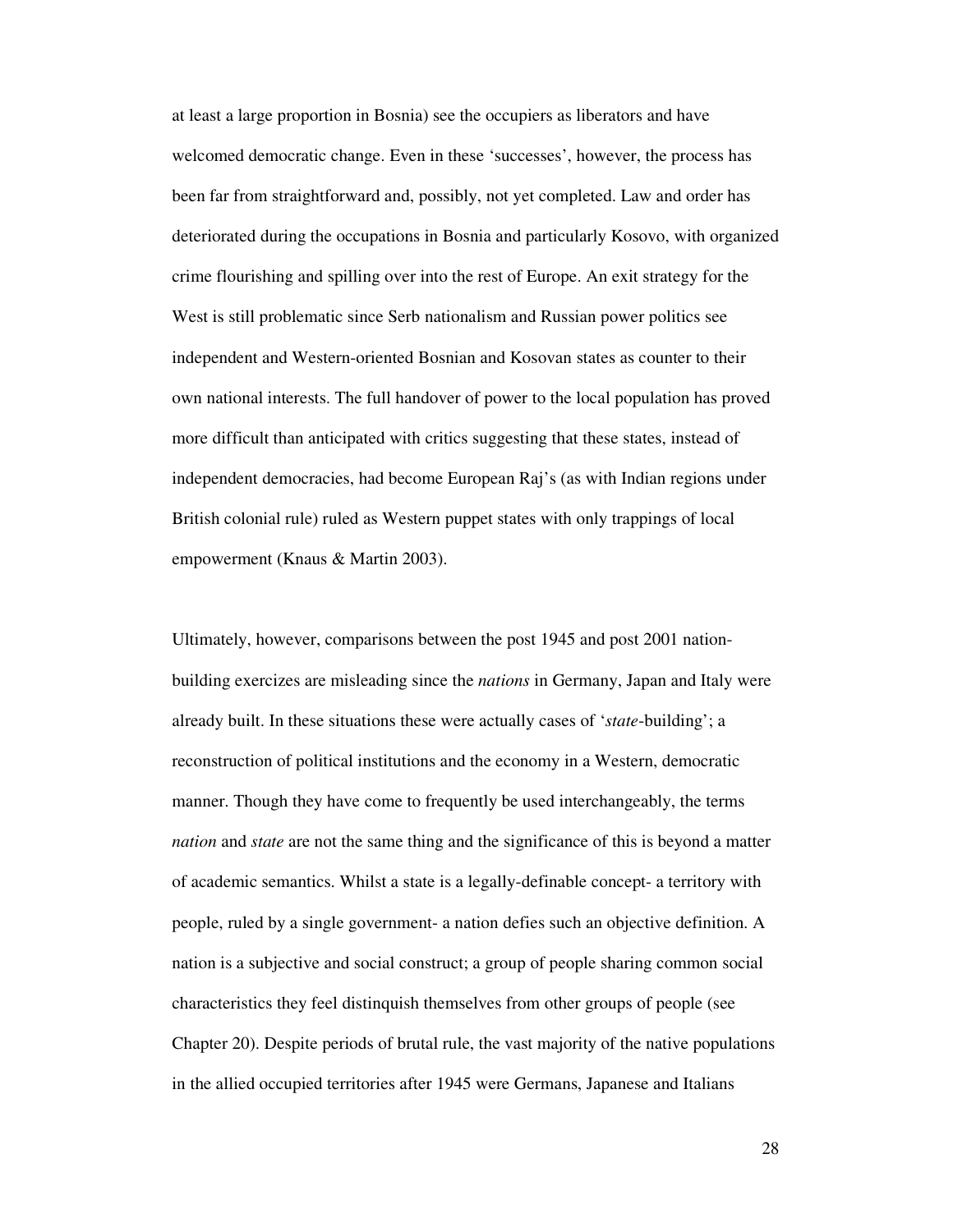unified by language, ethnicity and cultural norms which distinquished them from other nations. The same is broadly true of Kosovans and East Timorians (though not of the more divided Bosnians). Iraq and Afghanistan, in contrast, are not, never have been and probably never will be 'nations'. Iraq was artificially carved out of the Turkish Ottoman Empire by Western powers at the end of the First World War and was always an uneasy hotch-potch of Sunni Arabs, Shia Arabs and Kurds held together only by repressive government. Afghanistan, similarly, is an artificial relic of the British Empire; an ethnically-diverse land only ever united historically in resisting foreign occupations. Whilst there are precedents for externally-supervized state reconstruction and democratisation, there are none for doing this in addition to 'nation-building'.

#### **Is Democratization Important for international relations?**

Even amongst democrats opinion on whether the active promotion of democratization should form part of a state's foreign policy is divided. Is democracy something that should be promoted diplomatically or, even forcibly? What significance do liberal democratic political systems have for international relations?

## • *Liberals*

Liberalism as an ideology is most closely associated with democracy and Liberal approaches to IR tend to view the active promotion of liberal democracy as making sense both in moral and security terms. Democracy enhances *human security* since democratically accountable governments are compelled to respond to people's needs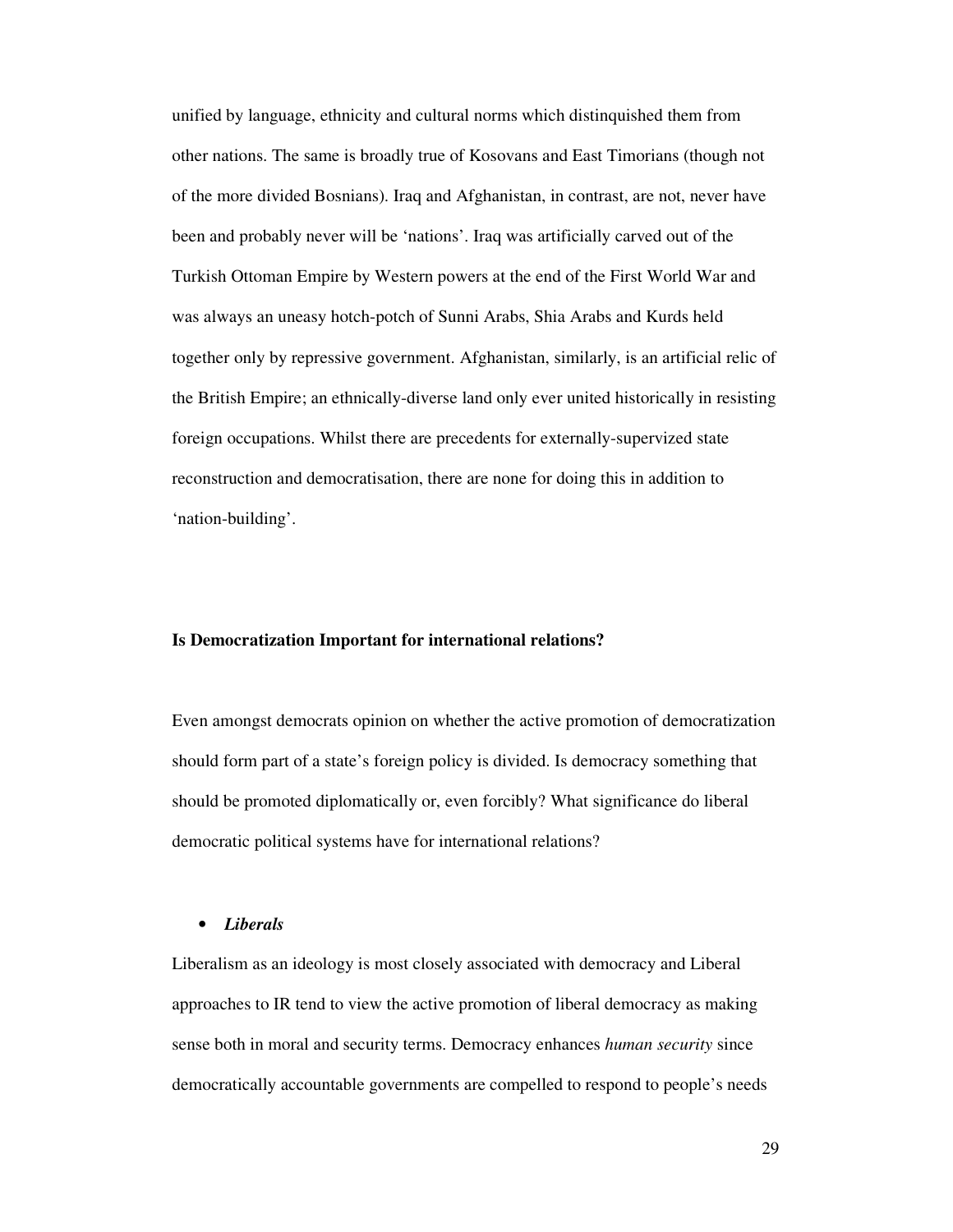and demands when they may have reason not to do so out of a sense of duty and responsibility. Human rights can be enshrined in constitutional systems limiting the power of government over their citizens and avoiding the tyranny of the majority dilemma. Governments can also be held to account by democracy in terms of delivering basic entitlements to their people, such as food and welfare (see entitlements thesis, chapter 18).

Liberals also see the promotion of democracy as a basis for achieving peaceful and ordered international relations through the firmly held conviction that 'democracies do not go to war with each other'. This proposition is well-supported empirically, so the fact that more and more states in the world have embraced democracy in recent years has given scope for optimism in the realization of Kant's vision, expressed in *Perpetual Peace* in the 18<sup>th</sup> Century. Kant, in fact, proposed that it was the trinity of democracy, trade and international cooperation were the basis for a peaceful world and these three factors are all more prominent today than at any point previously in history. Over two centuries after its promulgation, the Kantian peace proposition has been rigorously tested by Liberal Pluralists for its applicability to the contemporary global political system. Russet and Oneal's 'Triangulating Peace', for example, draws on over a decade of statistical analysis with each of these three corners of the 'peace triangle' examined in turn to show how they mutually reinforce each other over time in 'virtuous circles' (Russet & Oneal 2001). Democracies trade with each other more and form common organizations more, both of which are phenomena also demonstrably contributing to pacific relations. Democracies in dealing with other democracies more easily find non-military means to resolve inevitable clashes of interest that arise in their relations and increasingly realize that their interests are not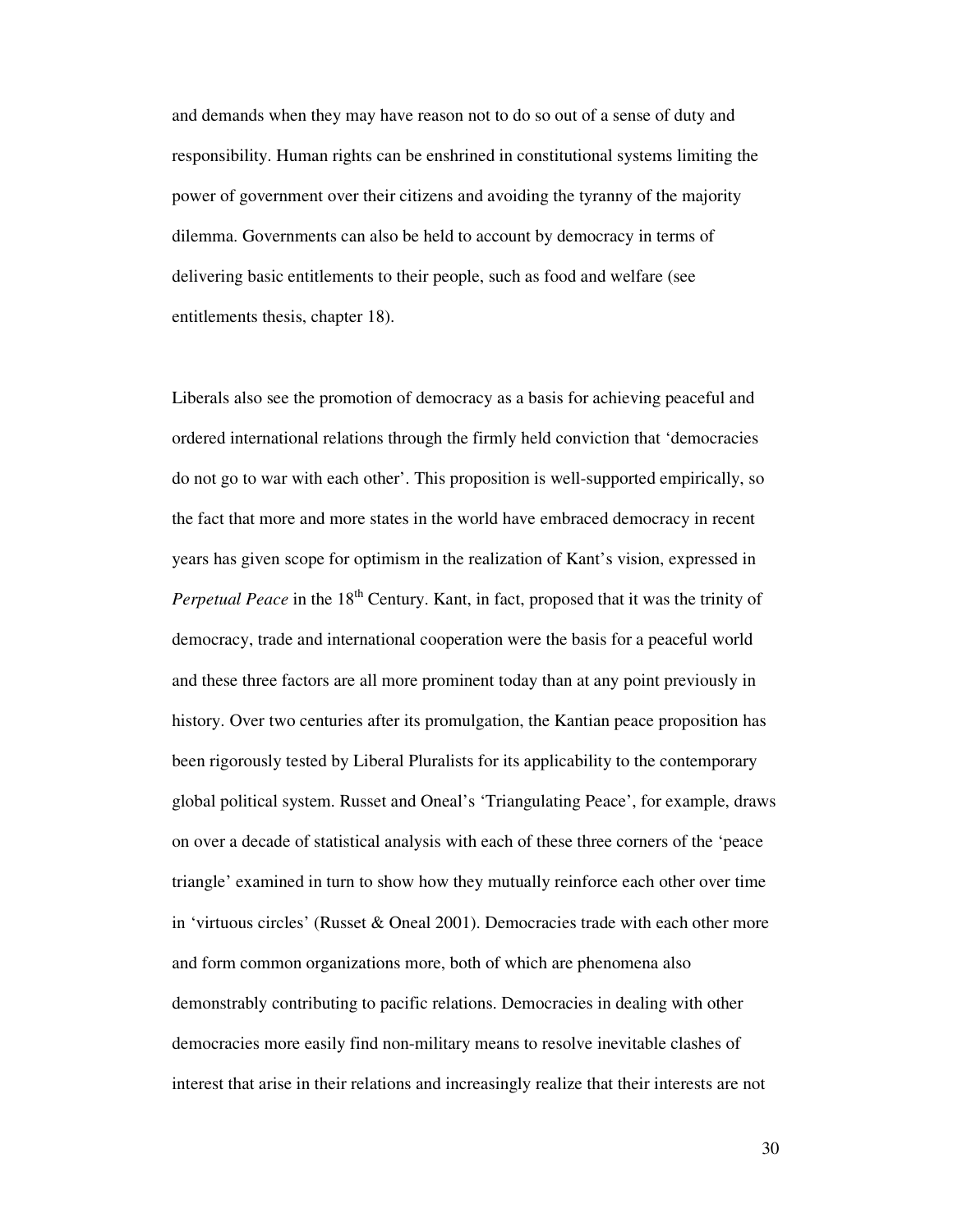served by violent confrontations. Democratic peace is a political theory with uncharacteristically solid empirical foundations if we consider that: '(e)stablished democracies fought no wars against each other during the entire twentieth century' (Russett & Starr 1996: 173). If we also consider that number of democratic states in the world has increased in recent years the future prospects for perpetual peace look good also. Both of these sets of figures are challengeable, but the overall trends they indicate are not. This democratic peace thesis is explored in more detail in chapter 27.

## *Box 21.5* **The 'Neo-Cons' and democratization**

It is possible to see democratization by force as a manifestation of Liberal foreign policy even though much Liberal political opinion was opposed to the Iraq War and occupation. Liberalism in IR is not always synonymous with liberalism as an ideology. The 'Neo-Conservative' thinkers, who were the key advocates of the US nation-building exercises in Iraq and Afghanistan are, as their name implies, located on the right of the US politics but their belief in forcibly planting seeds of democracy in the Middle East is not conventionally Realist in that it is a morallydriven foreign policy and as such *Idealist* (see chapter 7).

## • *(Classical) Realists*

Realists are likely to be democrats since it is a school of thought closely associated with conservative politics in the Western world but IR traditionalists- in contrast to Neo-Conservatives- tend to see democracy as largely irrelevant to the achievement of peace. From a Realist perspective, conflicts of national interest inevitably occur in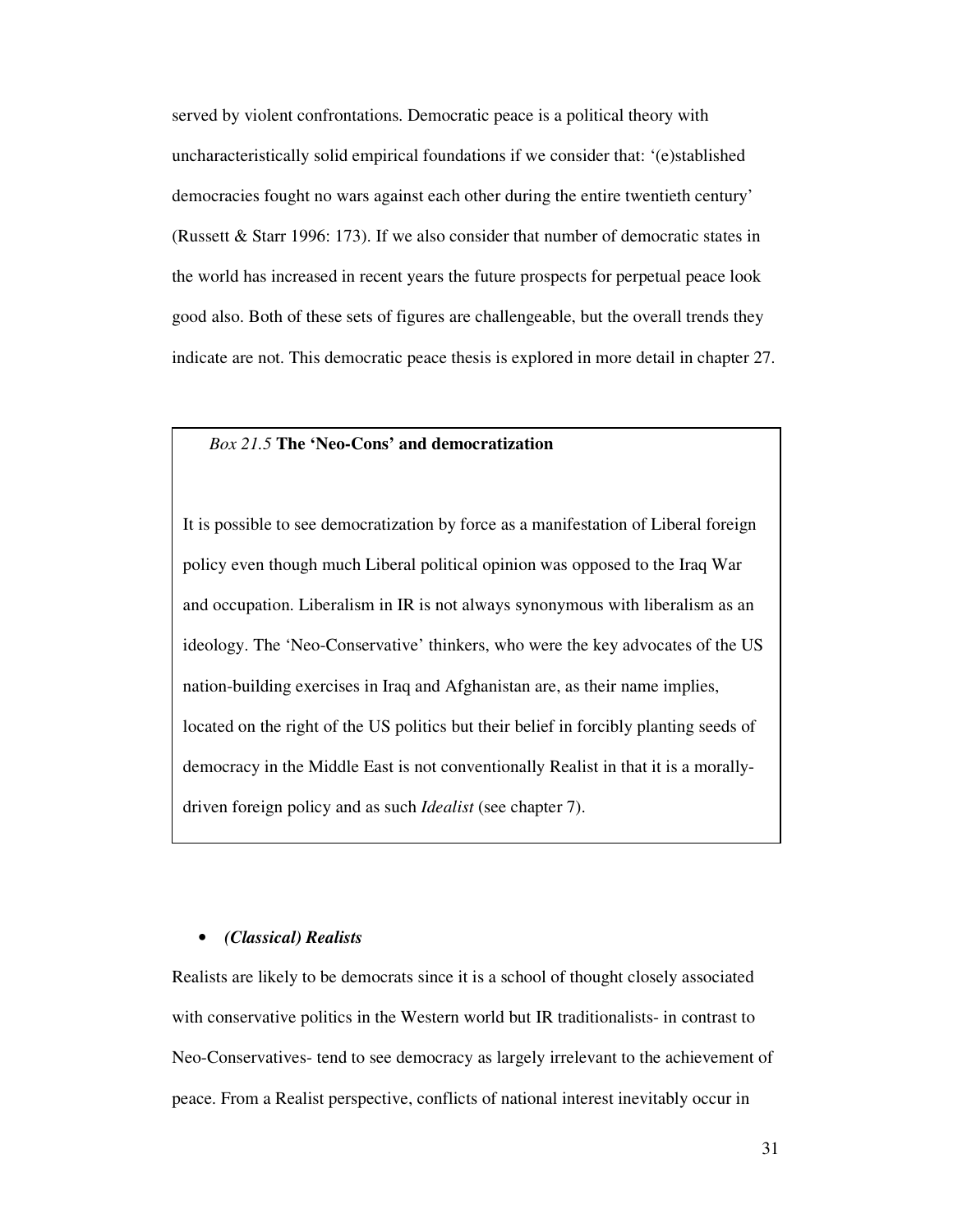relations between countries, be they democratic or not, and the best means of managing this is to pay respect to the balance of power and not the promotion of ideas and ideals (the term *Idealism* was coined by Realists intending to denigrate Liberalism in international relations as unrealistic). Imposing values on others is only likely to fuel resentment. Sovereignty should be respected and it should be left up to others to decide if they want to have a democratic political system or not.

#### • *(Neo) Realists*

A key reason for the metamorphosis of most Realist thought to Neo-Realism from the 1970s was the belief that the international political system was no longer entirely anarchic but becoming a 'society of states' in which values could and should play some role. Neo-Realists remain far more protective of sovereignty than Liberals and continue to see peace as being more about maintaining the balance of power than democratic peace but those of the 'English School' variant see a society of mature democratic states as the best means of advancing human rights and governance in the human interest (Dunne & Wheeler 2002). Democratization represents the best way of ensuring that politics in a globalizing world is 'for the people', rather than moving towards forms of global governance advocated by Liberals which Neo-Realists see as undermining both sovereignty and democracy (see chapter 33).

## • *Marxists*

As referred to earlier in the chapter, Marxists consider themselves to be democrats but, for them, the achievement of global peace and justice is not about Liberal Democracy. For Marxists a 'people's democratization' of the world could only be achieved through global structural change; the abandonment of capitalism.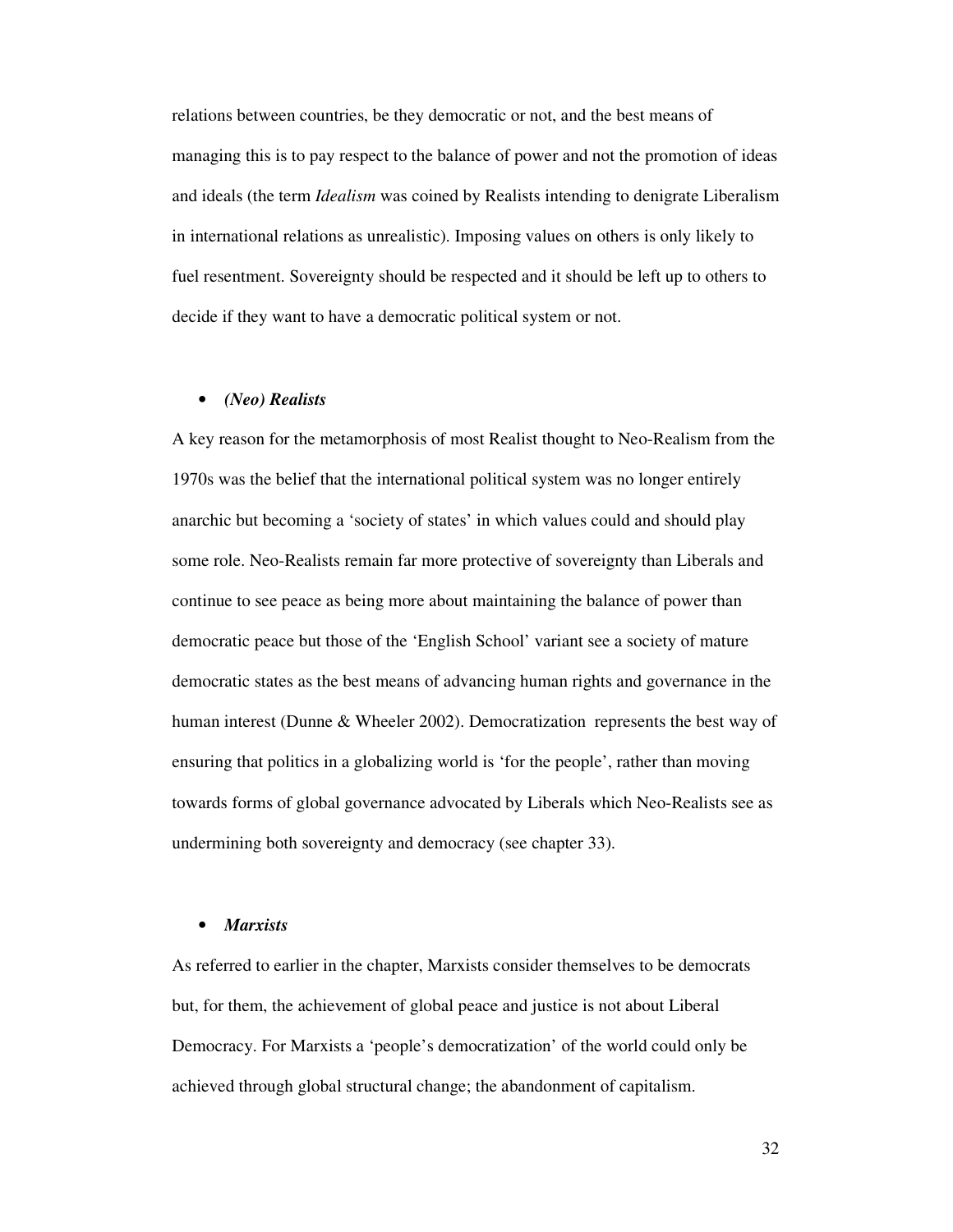## • *Social Constructivists*

Social Constructivism is less associated with any particular ideology than the other IR approaches so does not have such a clear position on whether promoting democracy is a good idea or not. However, this school of thought's particular emphasis on the importance of culture in the conduct of international relations does lead many of its advocates to be sceptical of democratic peace since the culture of democratic promotion, rather than pacifying the world, can push some countries into war. Hence in this view, the post Cold War nation building exercizes have been the result of cultural clashes with 'warlike democracies' feeling righteously driven to confront non-believers in a modern form of crusade (Risse 1995). From this perspective, then, democratisation could actually be a source of conflict rather than peace.

#### **Conclusions**

The meaning of democracy and its significance in international relations is disputed and the progress of democratization is also open to different interpretations. Two decades on from the end of the Cold War we are still not at the 'end of history' but Liberal Democracy does appear to be the world's most popular form of government. In spite of notable reversals, the general long term trend is for countries to continue on a democratic trajectory. Perhaps, as Churchill famously opined; 'democracy is the worst form of government except for all those other forms that have been tried from time to time' (Churchill 1947).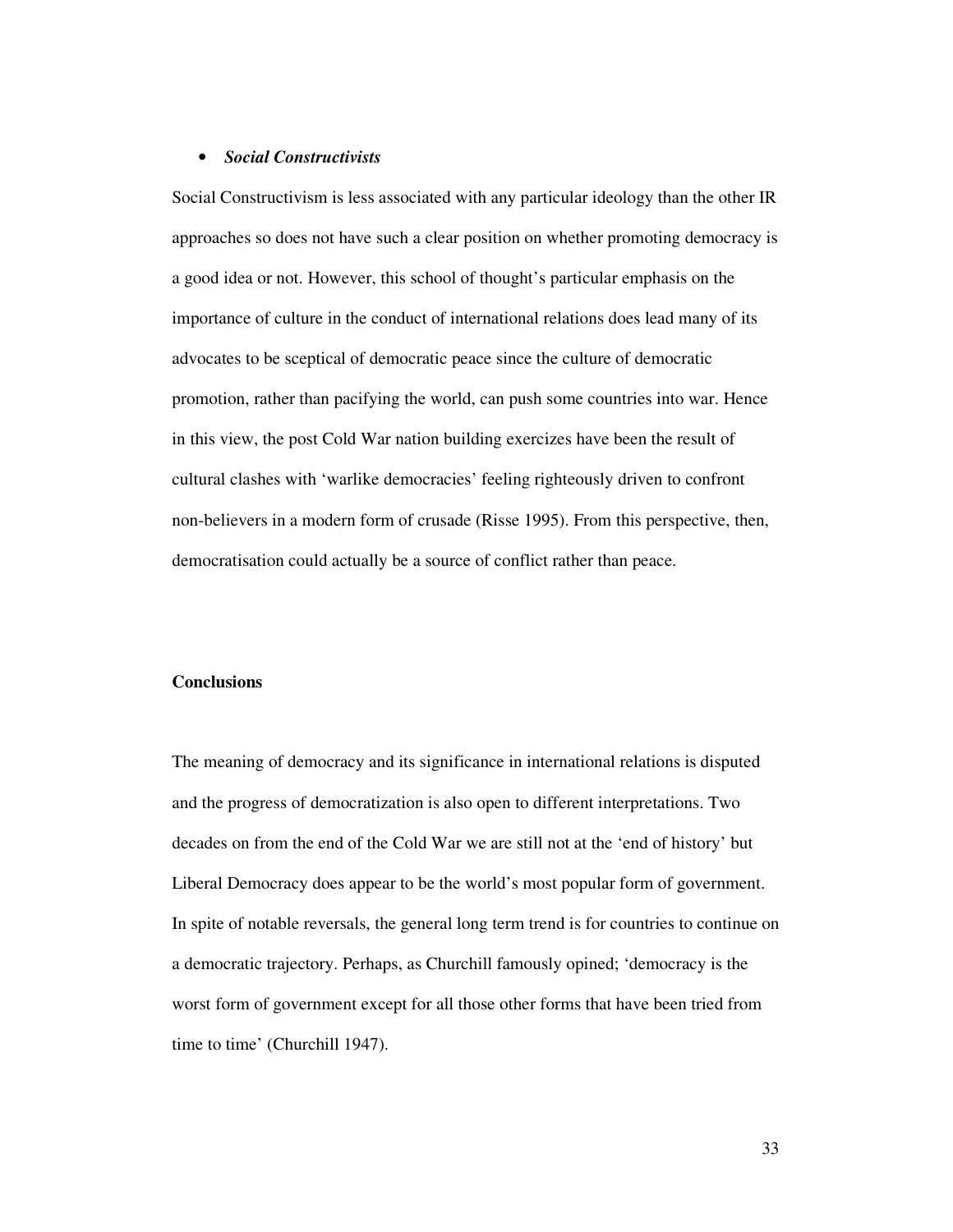A reversion to authoritarianism for the world's established democracies seems unlikely in the contemporary climate and, whilst it may take a long time to become established, democracy tends not to go away completely in countries where it has been tried but then abandoned. "Attempts at democratization, even when they fail or only partially succeed, form part of the collective memory of communities" (Grugel 2002: 247). However, whilst a democratizing trend is apparent, it is also far from inevitable that this will globalize and that current authoritarian regimes will democratize. Countries like China and Saudi Arabia have no collective memory of democracy, have achieved economic growth without democracy and are sufficiently influential in the world to be subjected to only gentle external pressure to reform through fear of causing offence.

Nevertheless, even in some of the world's least open societies, where democracy has never been tried out, people are slowly becoming more aware of what they have not got. The Chinese government crushed the pro-democracy protests of 1989 but democracy's proliferation elsewhere that year and the global exposure of this tyranny ensures that the movement for democracy in China lives on. A movement demanding greater rights for women has emerged in Saudi Arabia over the last decade despite profound difficulties in accessing or voicing feminist ideas in such a highly patriarchal and censorial country. In a move which epitomized the democratising potential of globalization and information technology, activists in 2008 posted a video on the internet of a Saudi woman driving a car, a practise illegal in the country. The idea of democracy has globalized beyond its practise and, in an era of increasingly global mass communication, this makes it harder and harder for authoritarian governments to resist its waves.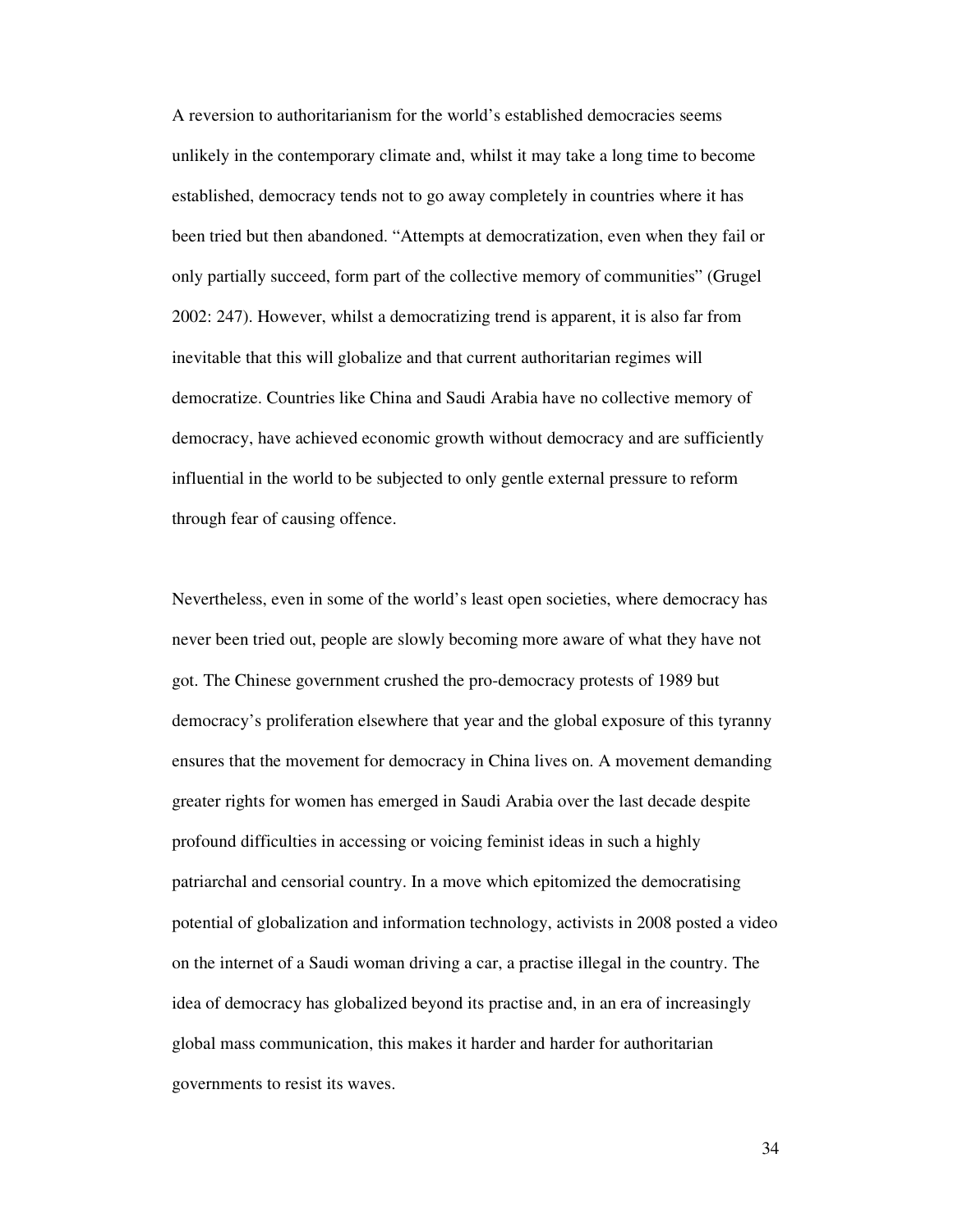## **ESSAY QUESTIONS**

- 1. Describe and explain the phenomenon of democratization.
- 2. "History shows us that it is possible to successfully democratize countries through foreign occupation" Do you agree or disagree with this assertion in the light of the Afghan and Iraqi occupations since 2001?
- 3. Why do IR theories differ in terms of the level of significance they attach to democratization?

## **REFLECTIVE QUESTION- Are you a representative or popular democrat (if a democrat at all)?**

*List any issues which in your country you imagine could command popular support in a referendum but which you personally would not support (for exampleon whether or not to have the death penalty for murder). Would you ; a) accept these decisions being implemented for your country despite them being against your own views or b) consider that some issues cannot be accepted as legitimate, even if they do have popular support because they are not in the interests of 'the people'.* 

*If you have answered a) you appear to support popular democracy. If you have answered b) you appear to prefer representative forms of democracy (or, possibly, do not support democracy at all).*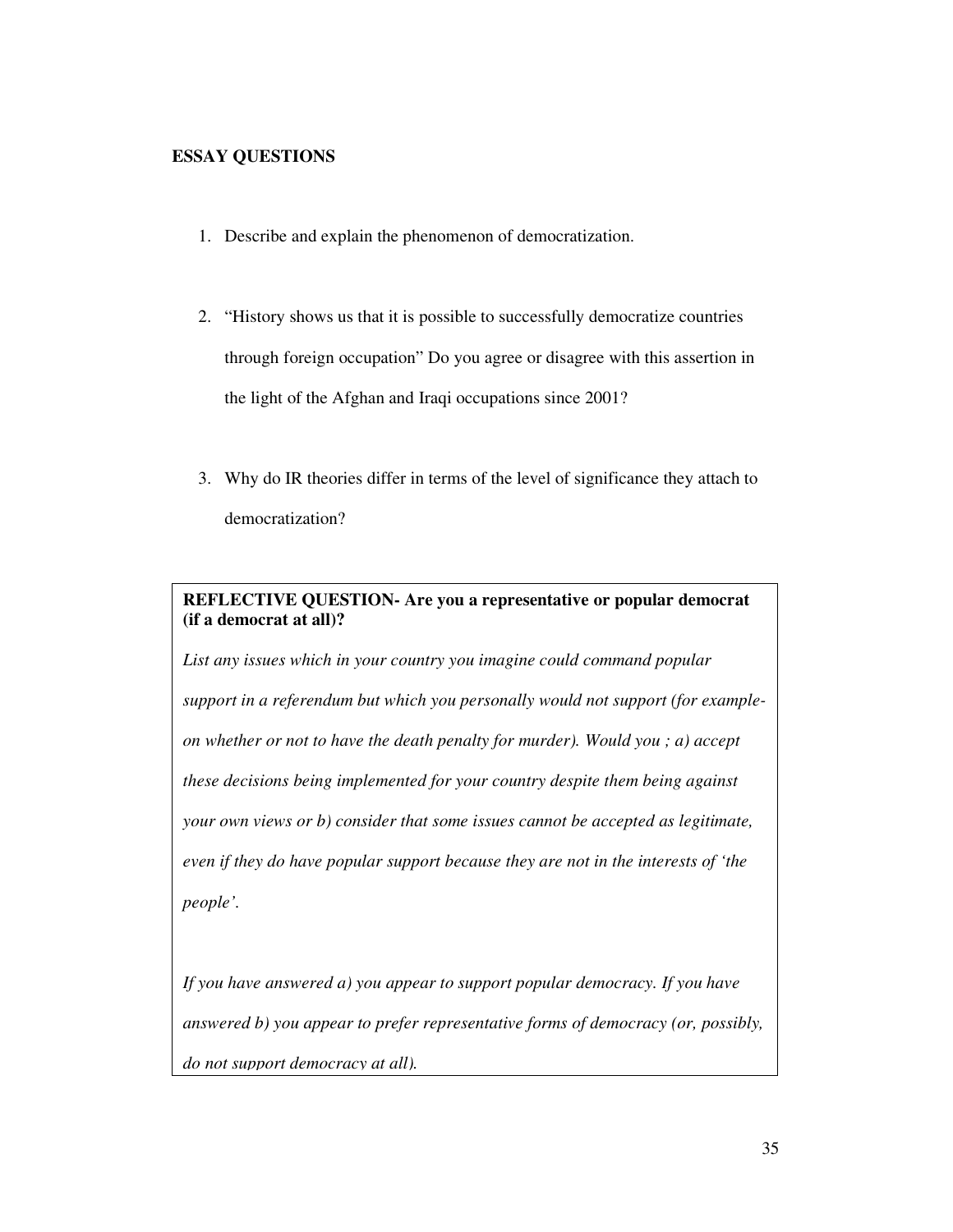## **RECOMMENDED READING**

## **L. Diamond (2008)** *The Spirit of Democracy: The Struggle to Build Free Societies Throughout the World.* **New York: Times Books***.*

*A comprehensive analysis of democratization using case studies of countries that have recently slid back from democracy to puncture the optimism of Fukuyama's 'End of History' thesis. Ultimately, however, this is not a pessimistic dismissal of liberal support for democratization but the views of a more cautionary proponent of democratic promotion who sees the process as being more complex and long-term than most other analysts.* 

## **J. Grugel (2002)** *Democratization. A Critical Introduction***, Basingstoke, UK : Palgrave.**

*In an impressive academic critique of the democratization literature, which is broad and often incoherent, Grugel thinks clearly about what democracy actually is and about how democratization can occur.* 

## *The Journal of Democracy*

*This pre-eminent journal is an invaluable source for research in this area, having published many seminal articles on case studies and the theory of democratization.*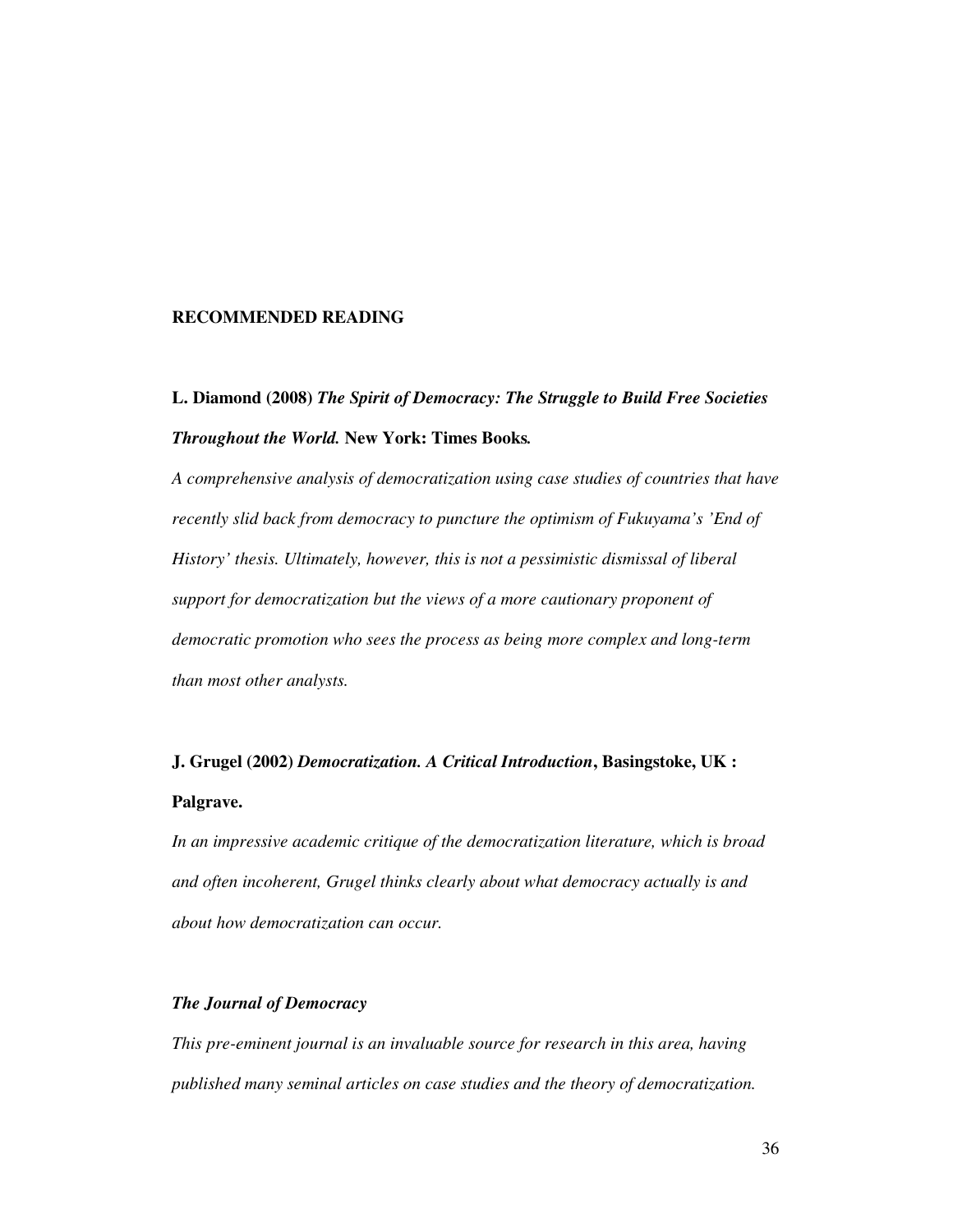## **WEBSITES**

## **Freedom House**

http://www.freedomhouse.org/template.cfm?page=1

*Well-known US pressure group who produce an annual 'Freedom in the World' report which gives a democratic rating and assessment for all countries.* 

## **Polity IV**

http://www.systemicpeace.org/polity/polity4.htm

*An extensive academic database containing widely-cited statistics, graphs and analysis on democratization and other related aspects of international politics.* 

## **BIBLIOGRAPHY**

Acemoglu, D. & Robinson, J. (2006) *Economic Origins of Dictatorship and Democracy*. Cambridge; Cambridge University Press.

Carothers, T. (2002) 'The End of the Transition Paradigm', *Journal of Democracy*  13,1 pp.5-21.

Churchill, W. (1947) speech House of Commons, London November 11.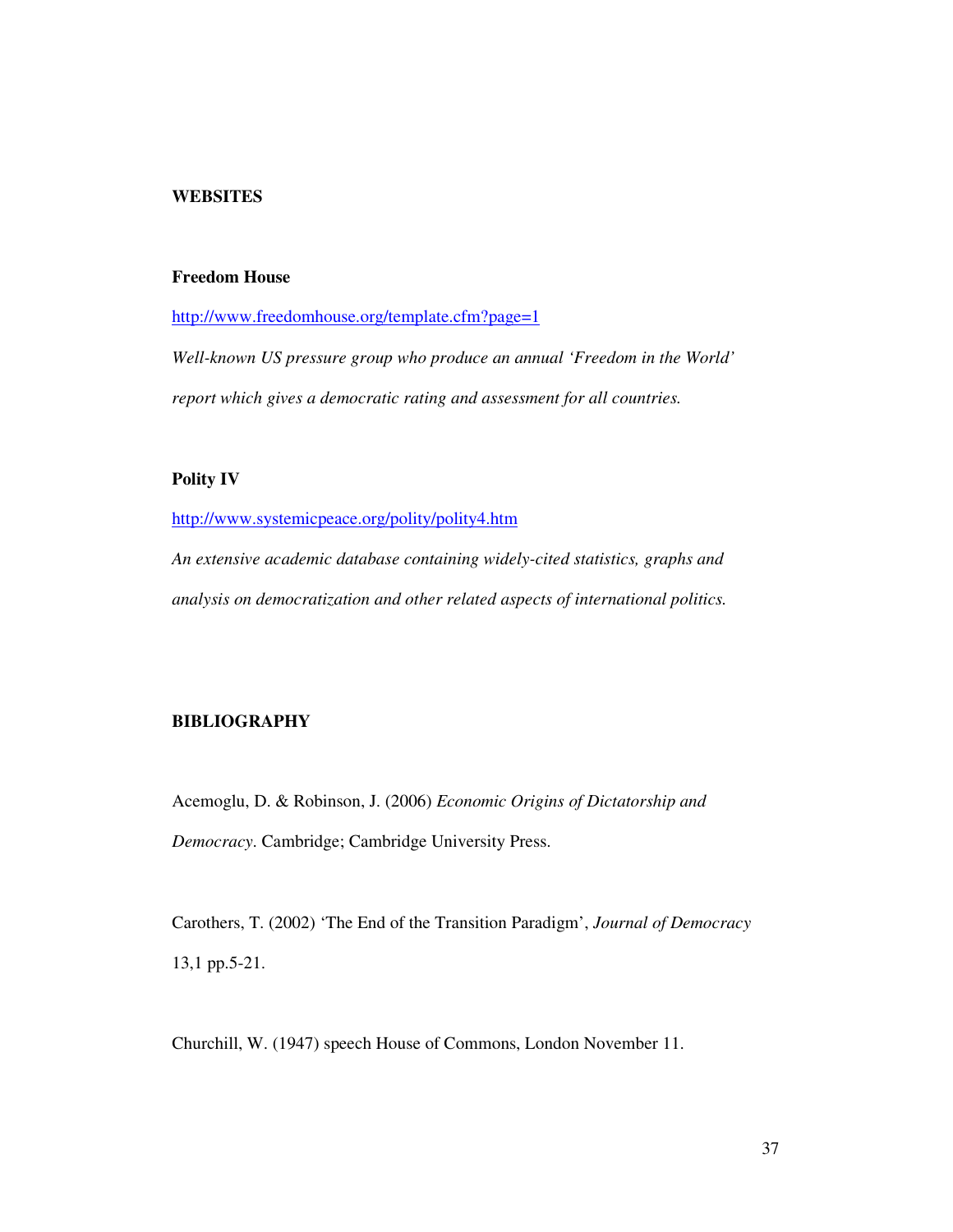Colomer, J. (2007) *Great Empires, Small Nations. The Uncertain Future of the Sovereign State*, London: Routledge.

Dahl, R. (1971) *Polyarchy: Participation and Opposition.* New Haven: Yale University Press.

Diamond, L. (2008) *The Spirit of Democracy: The Struggle to Build Free Societies Throughout the World.* New York: Times Books*.* 

Dobbins, McGinn, Crane, Jones, Lal, Rathmell, Swanger & Timilsina (2003) *America's Role in Nation-Building: From Germany to Iraq,* Santa Monica: RAND Corporation .

Dobbins, Crane & Jones (2007) *The Beginner's Guide to Nation Building*, Santa Monica: RAND Corporation.

Dunne, T. & Wheeler, N. (eds) (2002) *Human Rights in Global Politics*, Cambridge: Cambridge University Press.

Fukuyama, F. (1992) *The End of History and the Last Man.* London: Hamish Hamilton.

Grugel, J. (2002) *Democratization. A Critical Introduction*, Basingstoke, UK : Palgrave.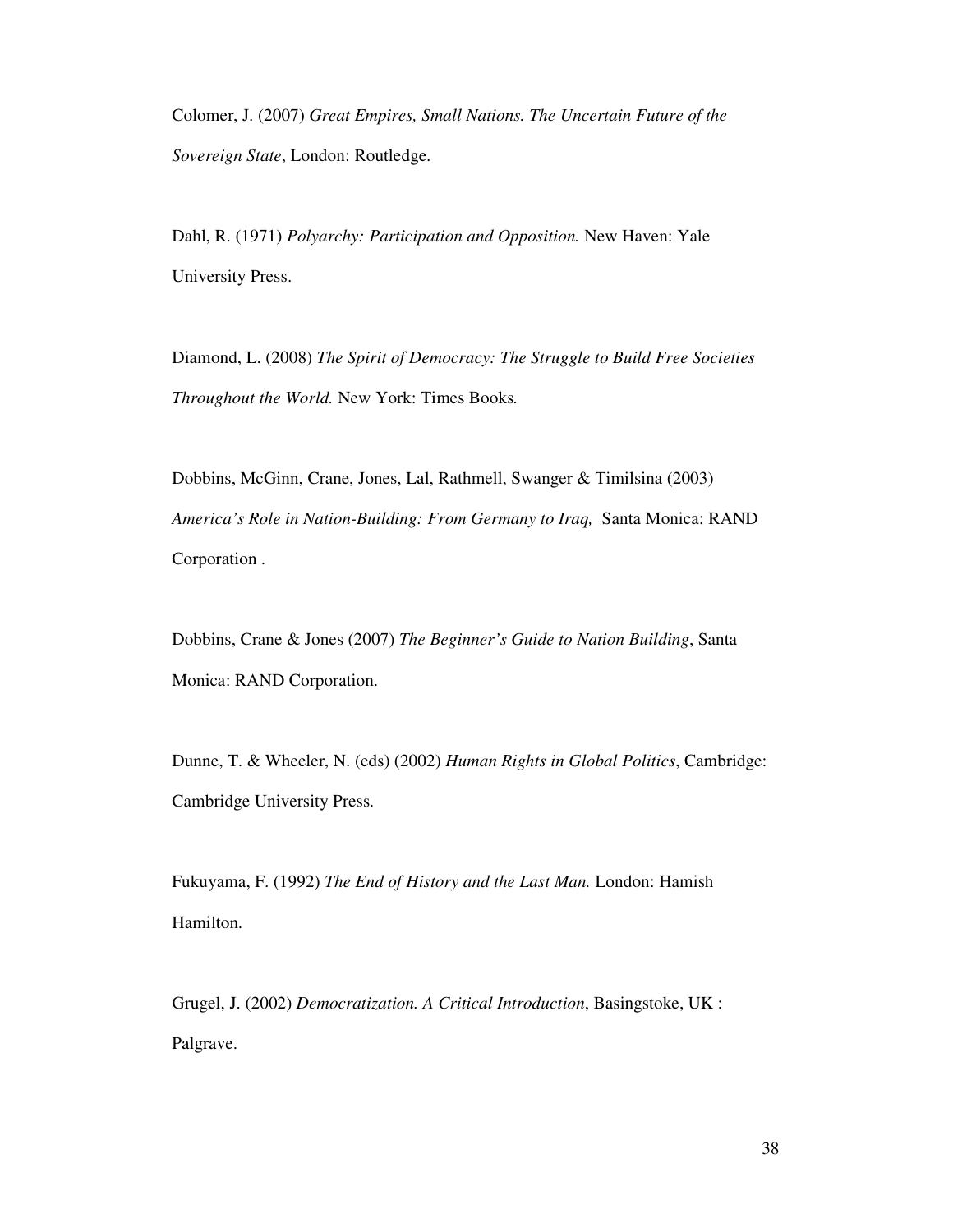Held, D. (1987) *Models of Democracy*, Stanford USA: Stanford University Press.

Hill, P. & K. Sen (2000) 'The Internet in Indonesia's New Democracy', in Ferdinand (ed) *The Internet, Democracy and Democratization*, Abingdon: Rouledge: 119-136.

Huntington, S. (1991) *The Third Wave. Democratization in the Late Twentieth Century*, Norman USA: University of Oklahoma Press.

Karl, T. (1995) 'The Hybrid Regimes of Central America', *Journal of Democracy* 6,3, pp.72-86.

Keyman, E. & A. Icduyugu (2003) 'Globalizaiton, Civil Society and Citizenship in Turkey: Actors, Boundaries and Discourses', *Citizenship Studies* 7,2. pp. 219-234.

Knaus, G. & Martin, F. (2003), 'Travails of the European Raj', *Journal of Democracy* 14,3. pp.60-74.

Levitsky, S. & Way, L. (2005) 'International Linkage and Democratization', *Journal of Democracy,* 16,3. pp.20-34.

Lipset, S. (1959) 'Some Social Requisites of Democracy. Economic Development and Political Legitimacy', *American Political Science Review*, 53, pp.69-105.

Pettiford, L. (2004) 'Democratization', in D. McIlver (ed) *Political Issues in the World Today*, Manchester: Manchester University Press, pp.33-47.